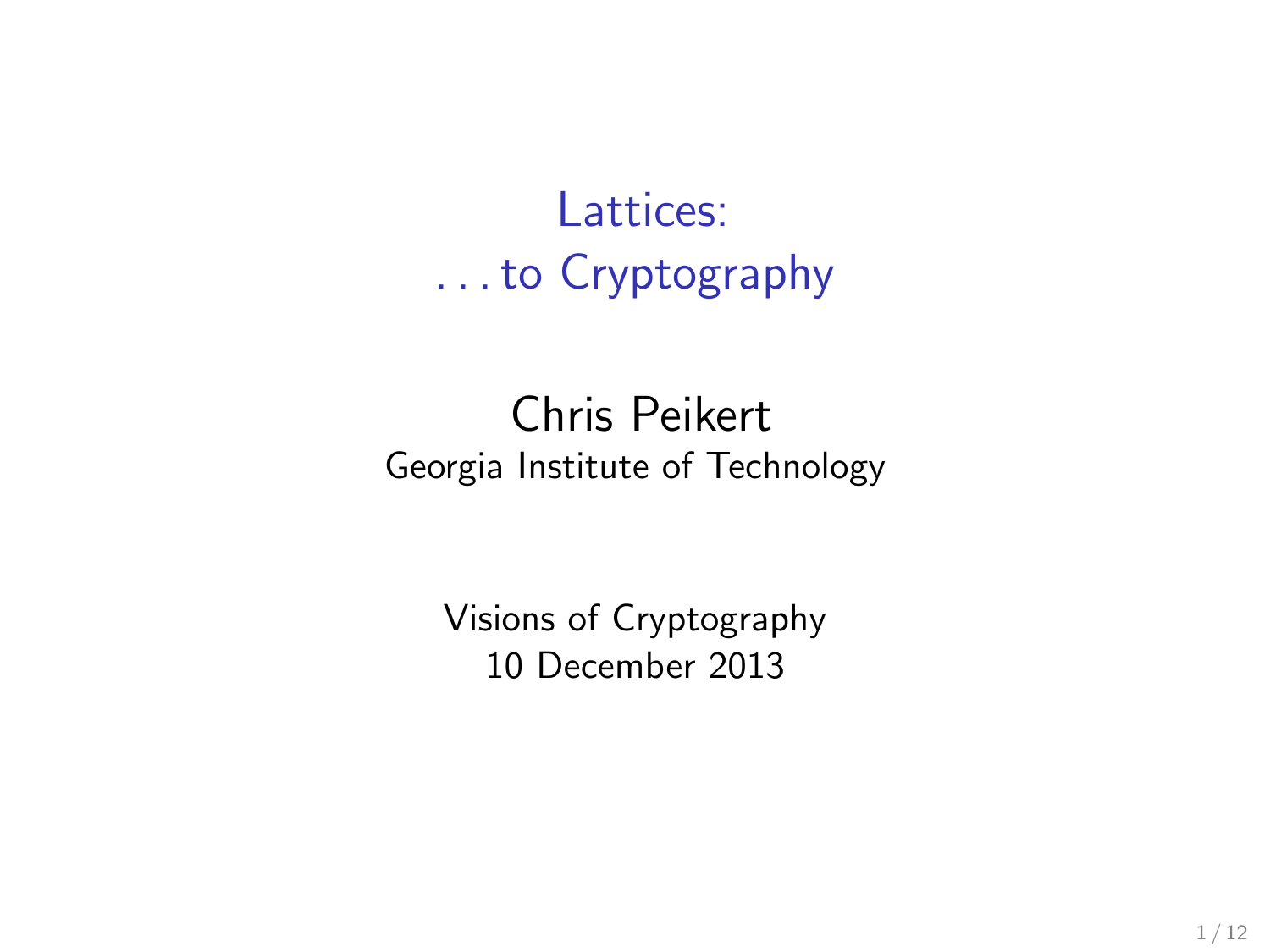

#### **1** The two one main lattice-based OWF

**2** Two simple tricks that yield all<sup>\*</sup> of lattice cryptography

**3** Lots of applications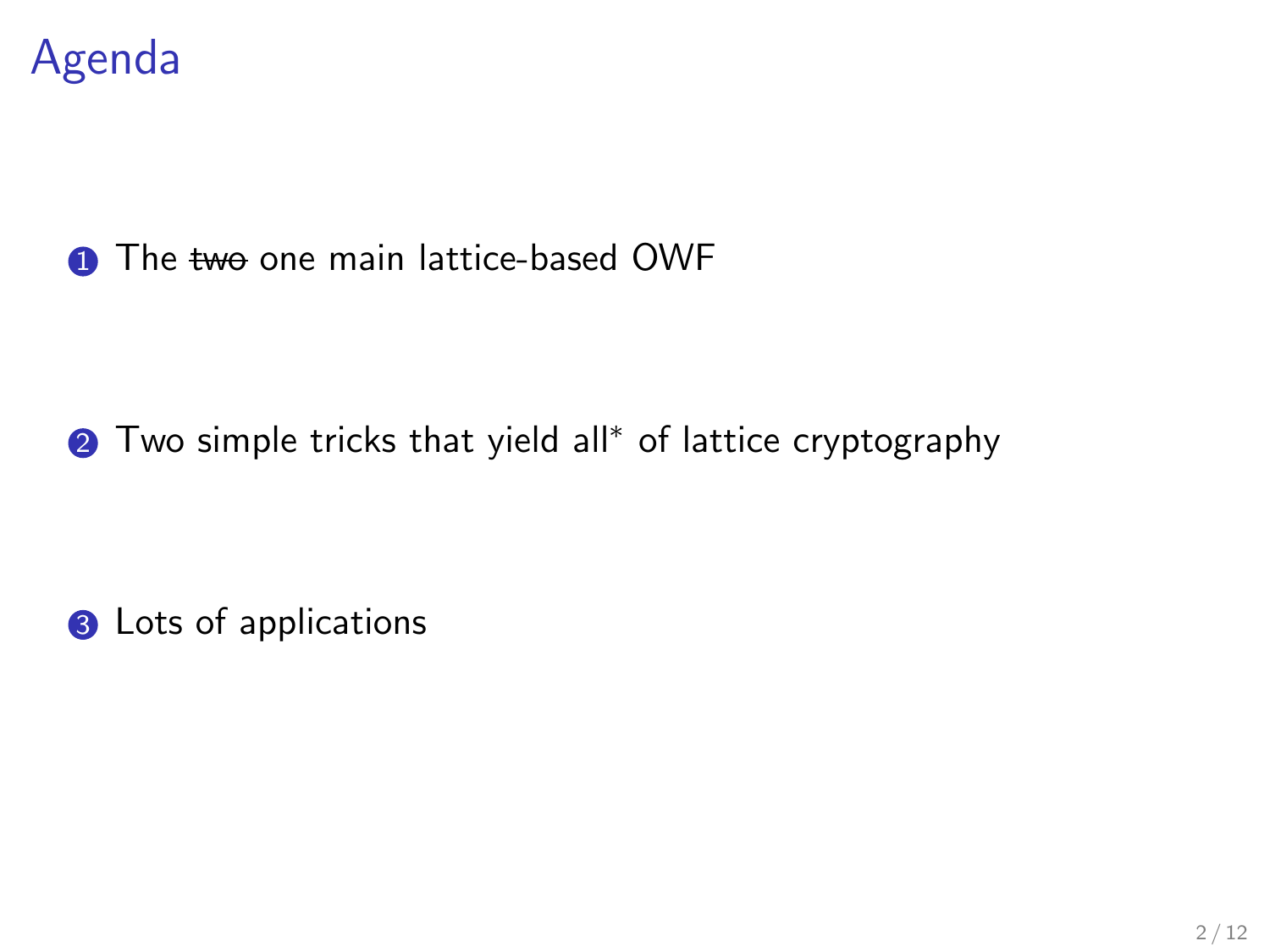▶ Goal: given uniform  $\mathbf{A} \in \mathbb{Z}_q^{n \times m}$ , find short nonzero  $\mathbf{z} \in \mathbb{Z}^m$  such that:

$$
\underbrace{\left(\cdots \quad \mathbf{A} \quad \cdots \right)}_{m}\left(\mathbf{z}\right) = \mathbf{0} \in \mathbb{Z}_q^n
$$

(When  $m \ge n \log q$ , short solutions are guaranteed to exist.)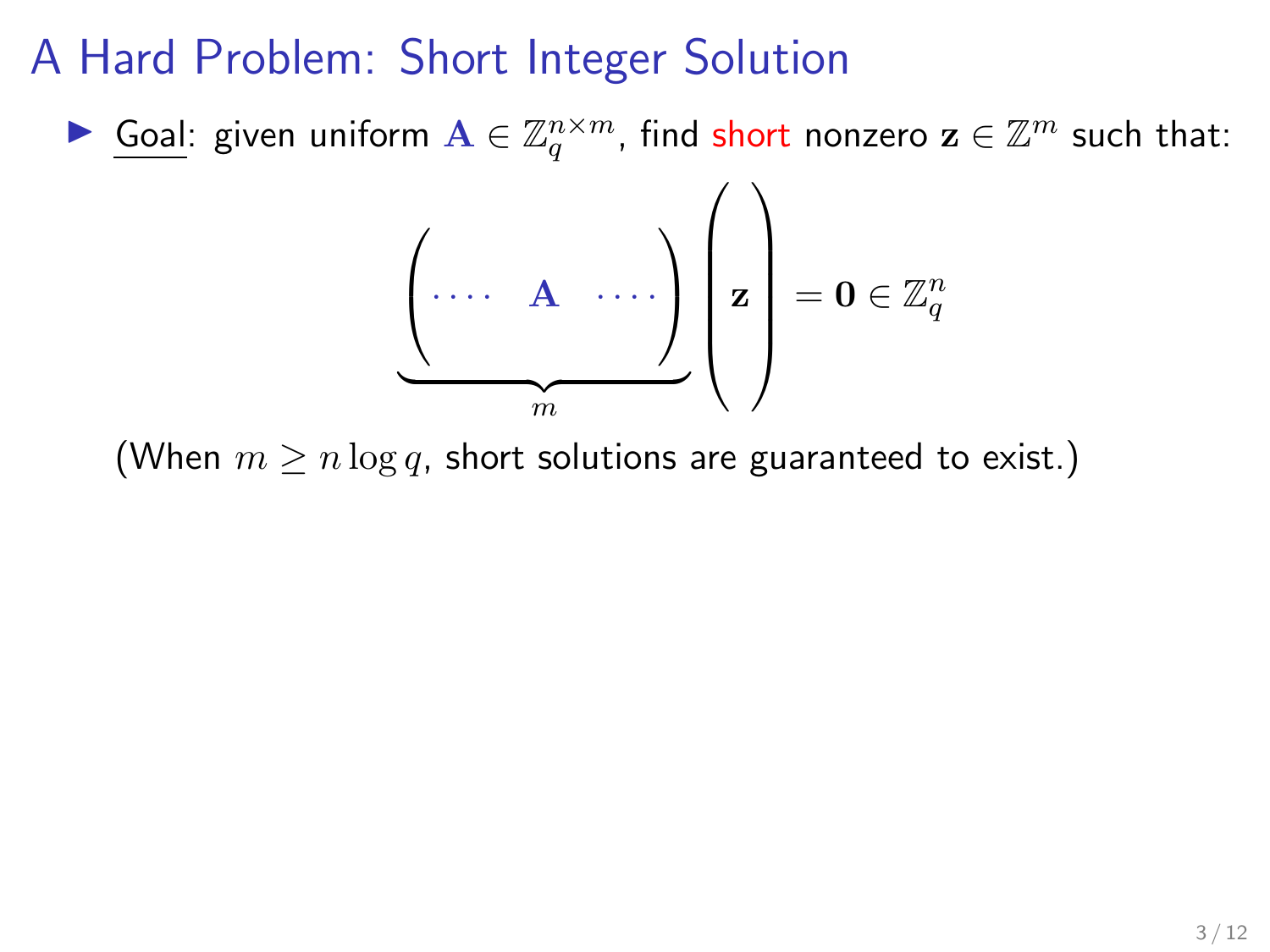▶ Goal: given uniform  $\mathbf{A} \in \mathbb{Z}_q^{n \times m}$ , find short nonzero  $\mathbf{z} \in \mathbb{Z}^m$  such that:

$$
\underbrace{\left(\cdots \quad \mathbf{A} \quad \cdots\right)}_{m}\left(\mathbf{z}\right) = \mathbf{0} \in \mathbb{Z}_q^n
$$

(When  $m \ge n \log q$ , short solutions are guaranteed to exist.)

 $\blacktriangleright$  Just SVP on random 'q-ary' lattice

$$
\mathcal{L}^{\perp}(\mathbf{A}) = \{ \mathbf{z} \in \mathbb{Z}^m : \mathbf{A}\mathbf{z} = \mathbf{0} \}.
$$

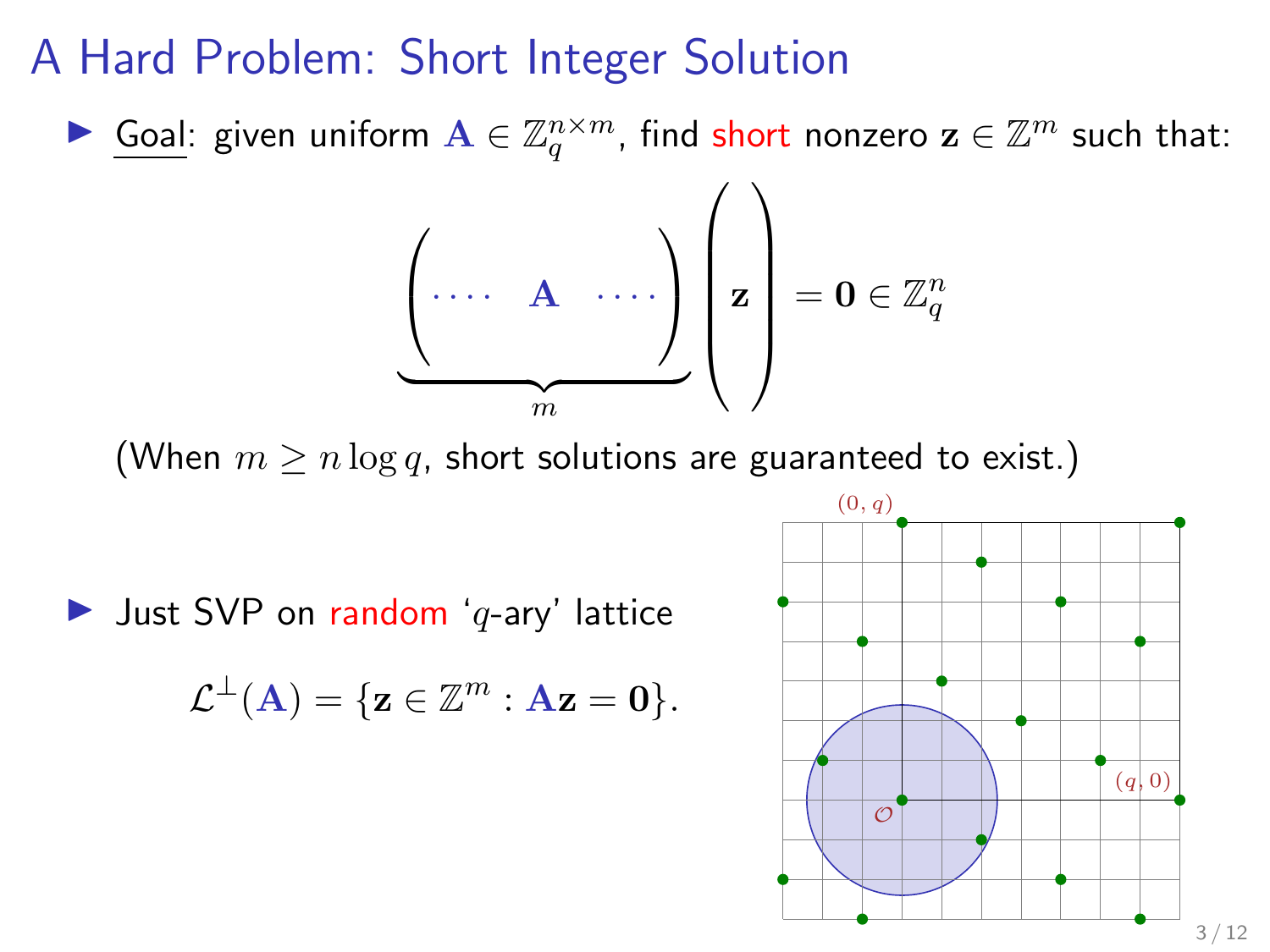▶ Goal: given uniform  $\mathbf{A} \in \mathbb{Z}_q^{n \times m}$ , find short nonzero  $\mathbf{z} \in \mathbb{Z}^m$  such that:

$$
\underbrace{\left(\cdots \quad \mathbf{A} \quad \cdots\right)}_{m}\left(\mathbf{z}\right) = \mathbf{0} \in \mathbb{Z}_q^n
$$

(When  $m \ge n \log q$ , short solutions are guaranteed to exist.)

 $\blacktriangleright$  Just SVP on random 'q-ary' lattice

$$
\mathcal{L}^{\perp}(\mathbf{A}) = \{ \mathbf{z} \in \mathbb{Z}^m : \mathbf{A}\mathbf{z} = \mathbf{0} \}.
$$

 $\triangleright$   $\mathbf{x} \mapsto \mathbf{A}\mathbf{x}$  reduces  $\mathbf{x}$  modulo  $\mathcal{L}^{\perp}(\mathbf{A})$ .

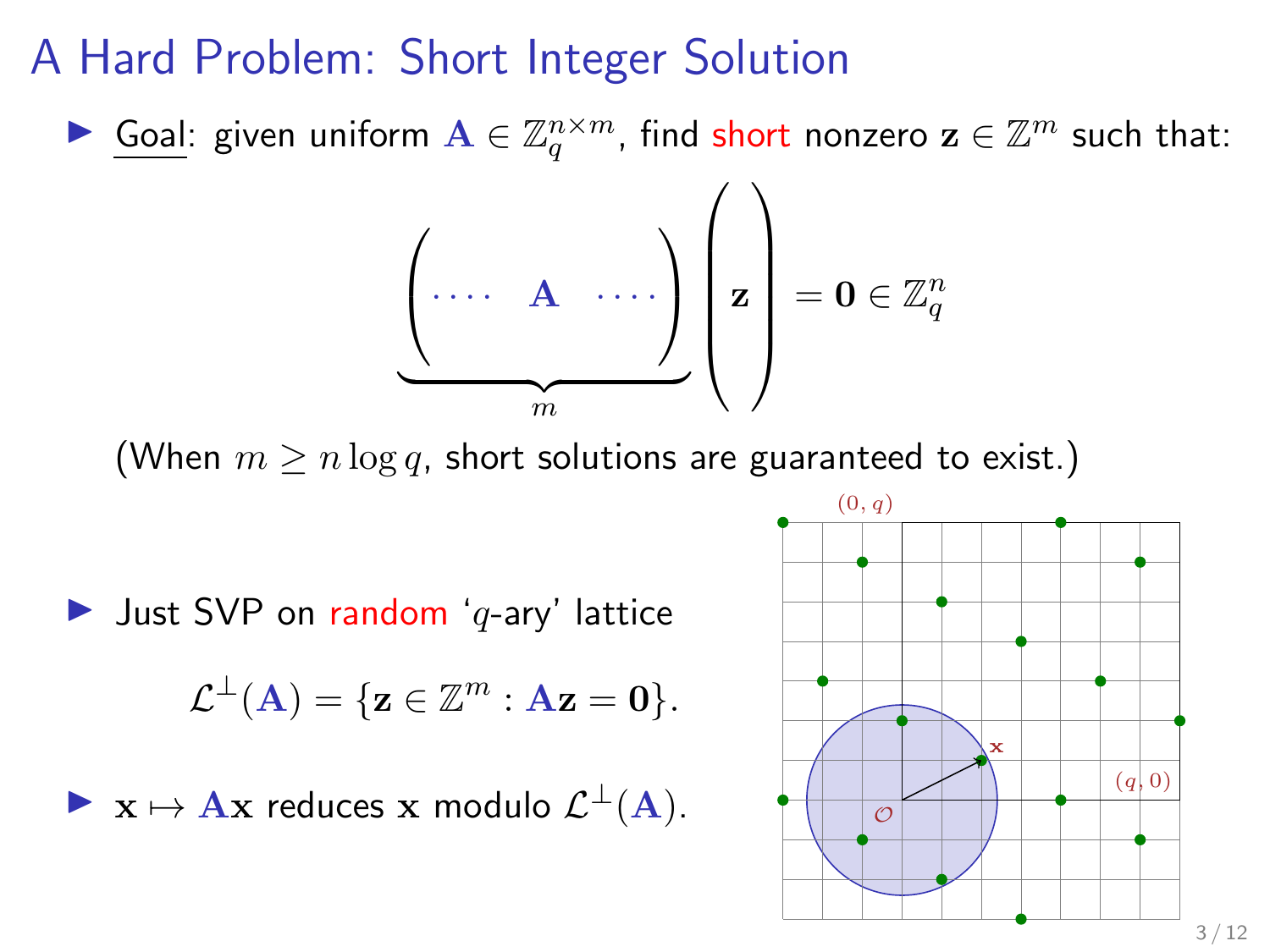▶ Goal: given uniform  $\mathbf{A} \in \mathbb{Z}_q^{n \times m}$ , find short nonzero  $\mathbf{z} \in \mathbb{Z}^m$  such that:

$$
\underbrace{\left(\cdots \quad \mathbf{A} \quad \cdots \right)}_{m} \left(\mathbf{z}\right) = \mathbf{0} \in \mathbb{Z}_q^n
$$

(When  $m > n \log q$ , short solutions are guaranteed to exist.)

#### Worst-Case/Average-Case Connection [Ajtai'96,. . . ,MR'04,GPV'08,MP'13] Finding solution z with  $\Vert \mathbf{z} \Vert < \beta \ll q$ (for uniformly random A) ⇓ solving GapSVP $_{\beta\sqrt{n}}$  and SIVP $_{\beta\sqrt{n}}$  on any  $n$ -dim lattice.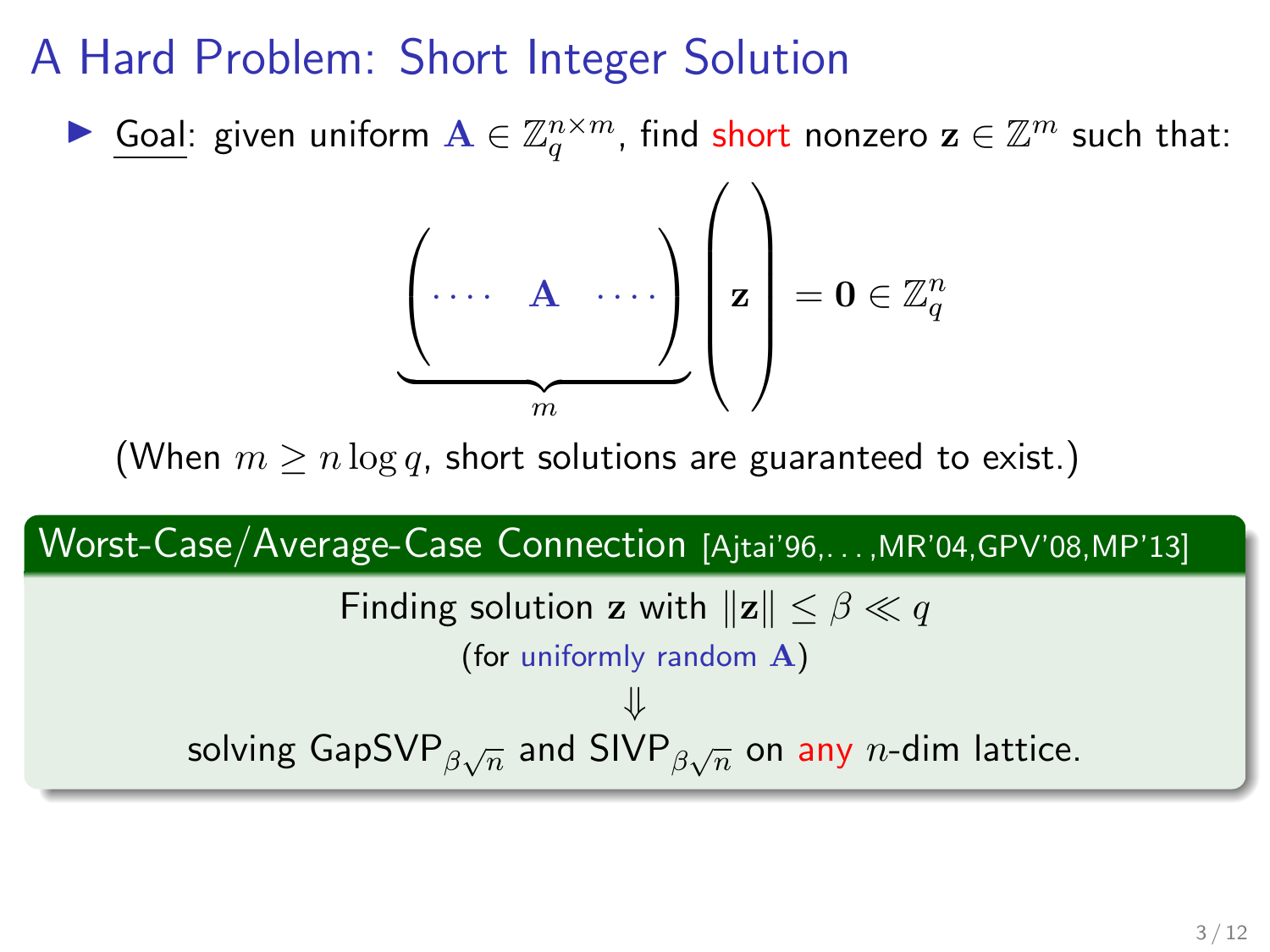▶ Goal: given uniform  $\mathbf{A} \in \mathbb{Z}_q^{n \times m}$ , find short nonzero  $\mathbf{z} \in \mathbb{Z}^m$  such that:

$$
\underbrace{\left(\cdots \quad \mathbf{A} \quad \cdots \right)}_{m} \left(\mathbf{z}\right) = \mathbf{0} \in \mathbb{Z}_q^n
$$

(When  $m > n \log q$ , short solutions are guaranteed to exist.)

#### One-Way & Collision-Resistant Hash Function

Set  $m > n \lg q$ . Define  $f_A: \{0,1\}^m \to \mathbb{Z}_q^n$  as

$$
f_{\mathbf{A}}(\mathbf{x}) = \mathbf{A}\mathbf{x}.
$$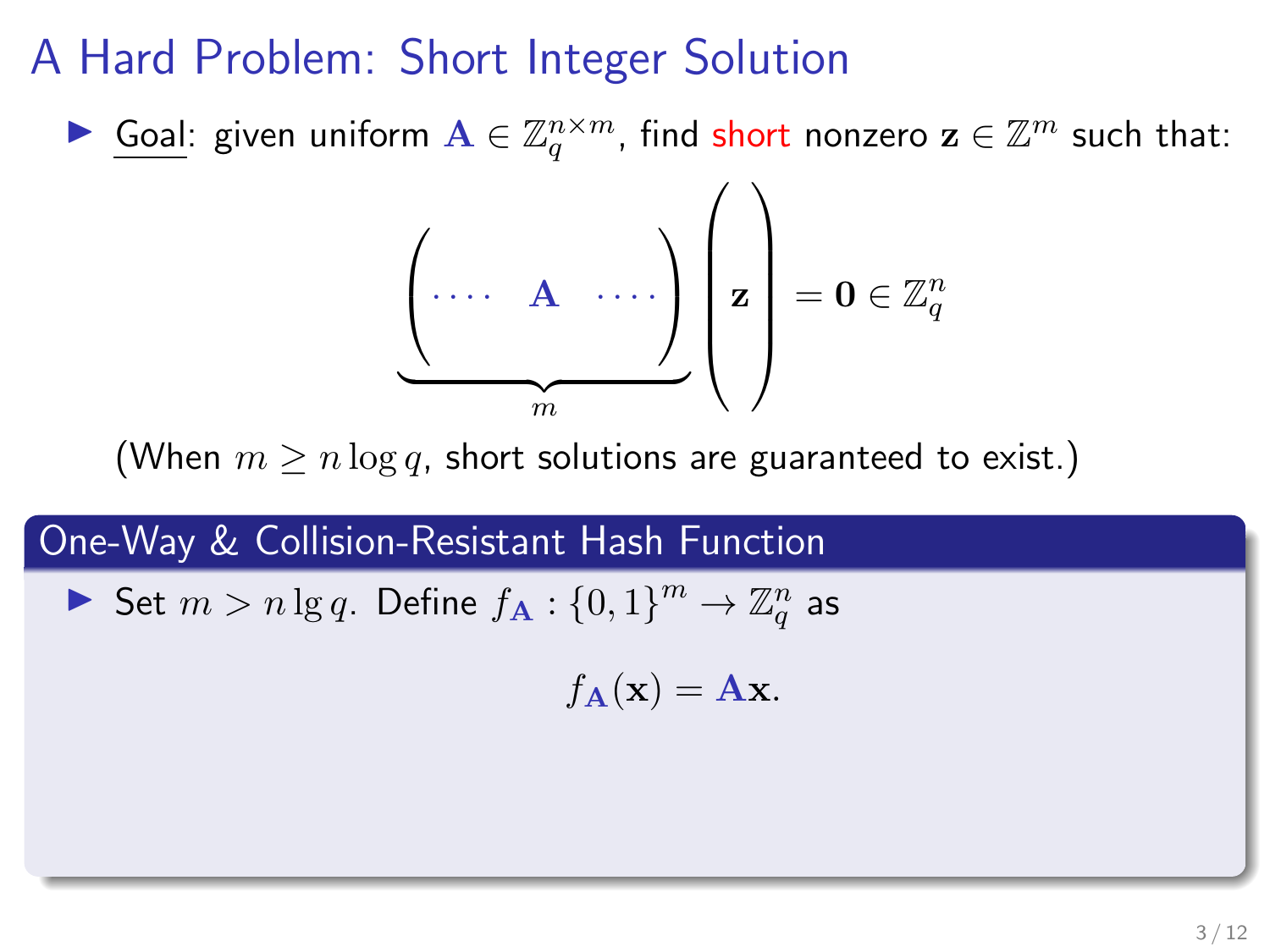▶ Goal: given uniform  $\mathbf{A} \in \mathbb{Z}_q^{n \times m}$ , find short nonzero  $\mathbf{z} \in \mathbb{Z}^m$  such that:

$$
\underbrace{\left(\cdots \quad \mathbf{A} \quad \cdots \right)}_{m} \left(\mathbf{z}\right) = \mathbf{0} \in \mathbb{Z}_q^n
$$

(When  $m > n \log q$ , short solutions are guaranteed to exist.)

#### One-Way & Collision-Resistant Hash Function

Set  $m > n \lg q$ . Define  $f_A: \{0,1\}^m \to \mathbb{Z}_q^n$  as

$$
f_{\mathbf{A}}(\mathbf{x}) = \mathbf{A}\mathbf{x}.
$$

▶ Collision  $\mathbf{x}, \mathbf{x}' \in \{0, 1\}^m$  where  $\mathbf{A}\mathbf{x} = \mathbf{A}\mathbf{x}'$  ...

...yields solution  $\mathbf{z} = \mathbf{x} - \mathbf{x}' \in \left\{0, \pm 1\right\}^m$ , of norm  $\|\mathbf{z}\| \leq \sqrt{m}$ .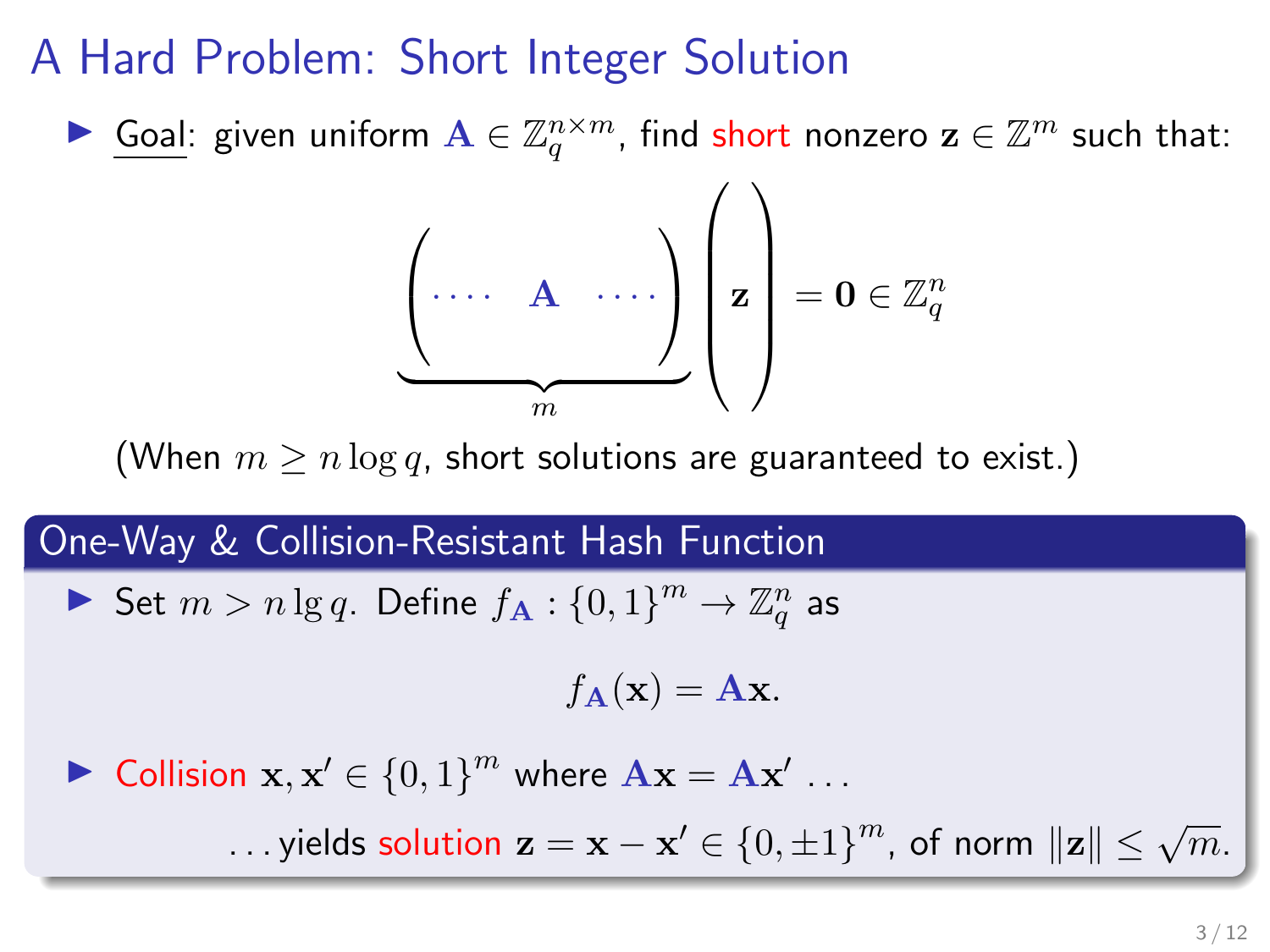$$
\blacktriangleright \text{ Wlog, A} = [\bar{\mathbf{A}} \mid \mathbf{I}_n] \in \mathbb{Z}_q^{n \times (m+n)}.
$$

For  $m \ge n \log q$ , function  $\mathbf{x} \mapsto A\mathbf{x}$  is regular ( $\Rightarrow$  many preimages).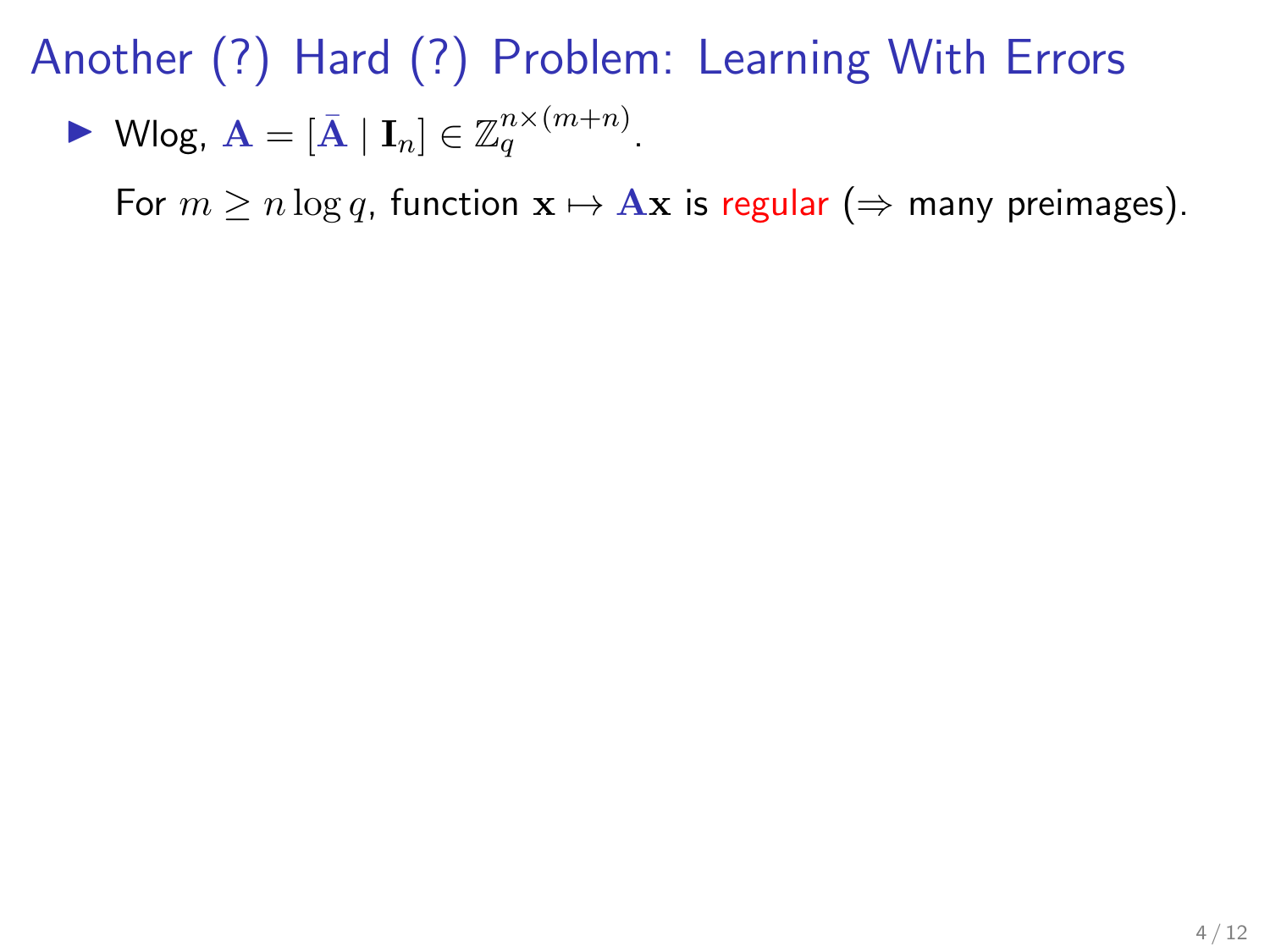$$
\blacktriangleright \text{ Wlog, A} = [\bar{A} | I_n] \in \mathbb{Z}_q^{n \times (m+n)}.
$$

For  $m \ge n \log q$ , function  $\mathbf{x} \mapsto \mathbf{A}\mathbf{x}$  is regular ( $\Rightarrow$  many preimages).

What about  $m \ll n \log q$ ? E.g.,  $m = n$ ?  $m = 100$ ?

Map  $\mathbf{x} \mapsto \mathbf{A}\mathbf{x} = \mathbf{A}\mathbf{x}_1 + \mathbf{x}_2$  is highly injective (whp).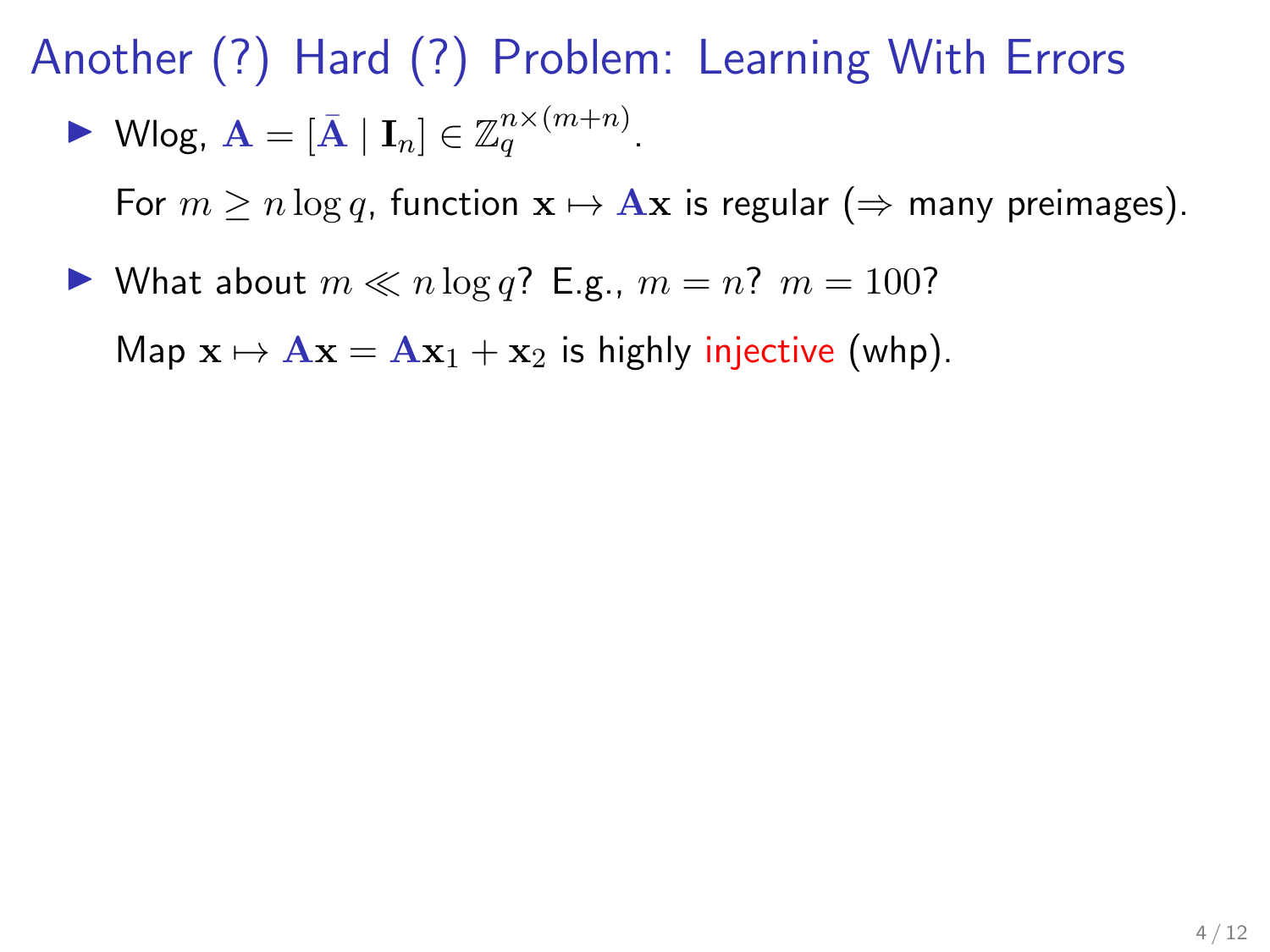$$
\blacktriangleright \text{ Wlog, A} = [\bar{A} | I_n] \in \mathbb{Z}_q^{n \times (m+n)}.
$$

For  $m \ge n \log q$ , function  $\mathbf{x} \mapsto \mathbf{A}\mathbf{x}$  is regular ( $\Rightarrow$  many preimages).

 $\blacktriangleright$  What about  $m \ll n \log q$ ? E.g.,  $m = n$ ?  $m = 100$ ?

Map  $\mathbf{x} \mapsto \mathbf{A}\mathbf{x} = \mathbf{A}\mathbf{x}_1 + \mathbf{x}_2$  is highly injective (whp).

Is it one-way? Pseudorandom?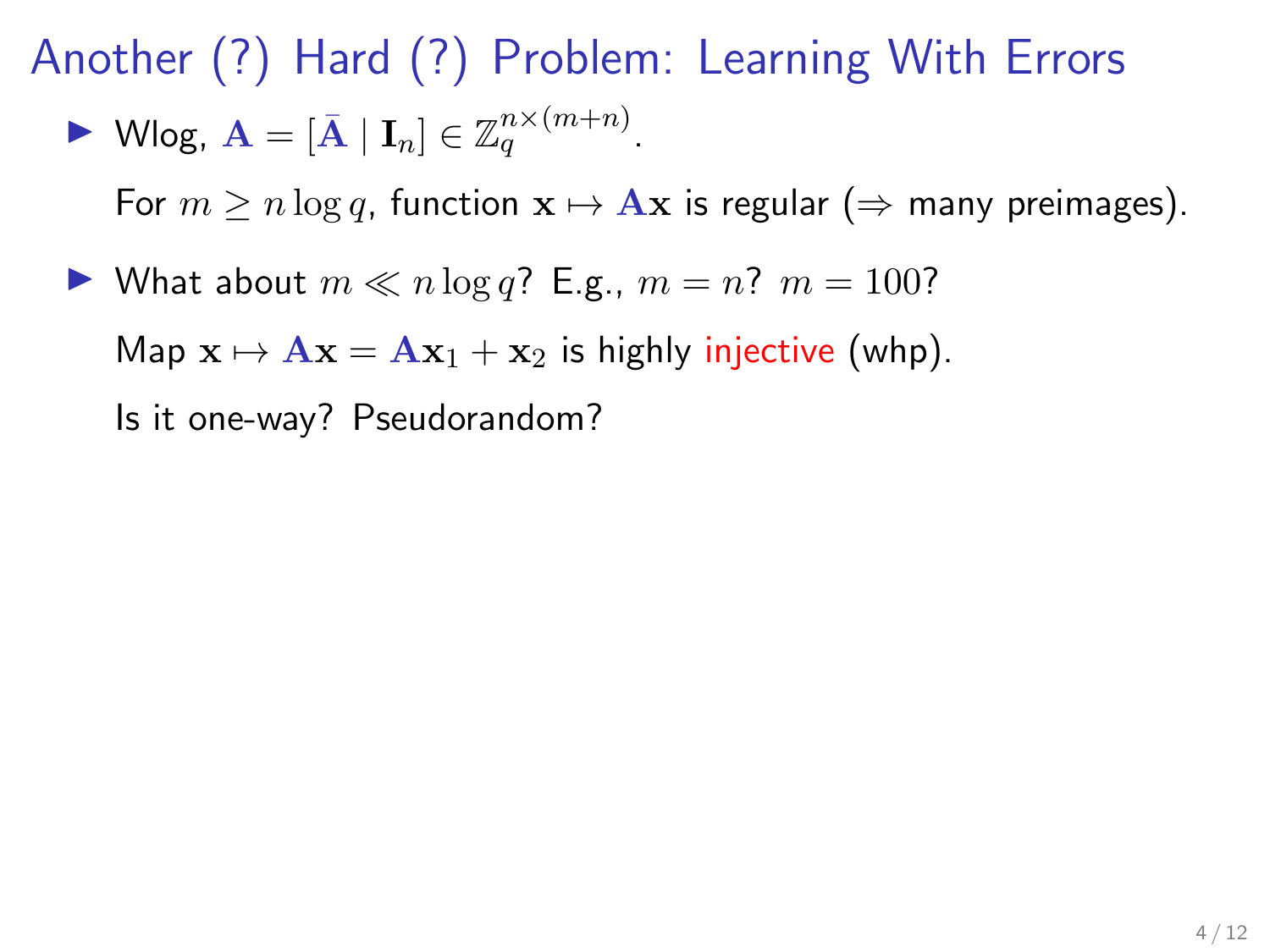$$
\blacktriangleright \text{ Wlog, A} = [\bar{A} | I_n] \in \mathbb{Z}_q^{n \times (m+n)}.
$$

For  $m > n \log q$ , function  $\mathbf{x} \mapsto \mathbf{A}\mathbf{x}$  is regular ( $\Rightarrow$  many preimages).

 $\blacktriangleright$  What about  $m \ll n \log q$ ? E.g.,  $m = n$ ?  $m = 100$ ?

Map  $x \mapsto Ax = Ax_1 + x_2$  is highly injective (whp).

Is it one-way? Pseudorandom?

▶ Lattice interpretation: BDD on

$$
\mathcal{L}(\bar{\mathbf{A}}) = \{ \mathbf{v} \equiv \bar{\mathbf{A}} \mathbf{x}_1 \bmod q \}.
$$

 $\triangleright$  Search  $\Leftrightarrow$  decision: Ax is pseudorandom.

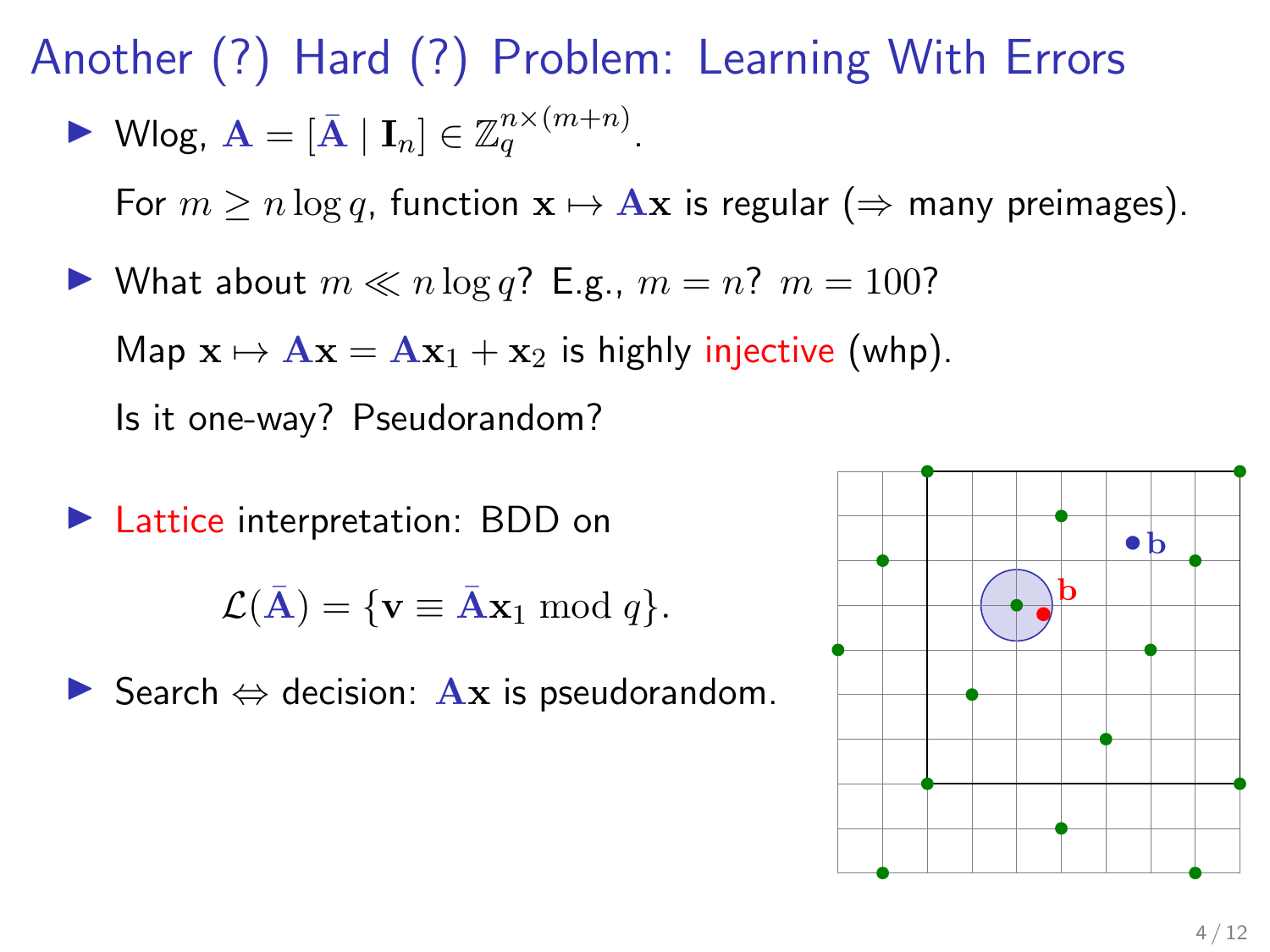$$
\blacktriangleright \text{ Wlog, A} = [\bar{A} | I_n] \in \mathbb{Z}_q^{n \times (m+n)}.
$$

For  $m > n \log q$ , function  $x \mapsto Ax$  is regular ( $\Rightarrow$  many preimages).

 $\blacktriangleright$  What about  $m \ll n \log q$ ? E.g.,  $m = n$ ?  $m = 100$ ?

Map  $x \mapsto Ax = Ax_1 + x_2$  is highly injective (whp).

Is it one-way? Pseudorandom?

▶ Lattice interpretation: BDD on

$$
\mathcal{L}(\bar{\mathbf{A}}) = \{ \mathbf{v} \equiv \bar{\mathbf{A}} \mathbf{x}_1 \bmod q \}.
$$

- $\triangleright$  Search  $\Leftrightarrow$  decision: Ax is pseudorandom.
- $\triangleright$  As hard as worst case problems on  $m$ -dim lattices [Regev'05,P'09].

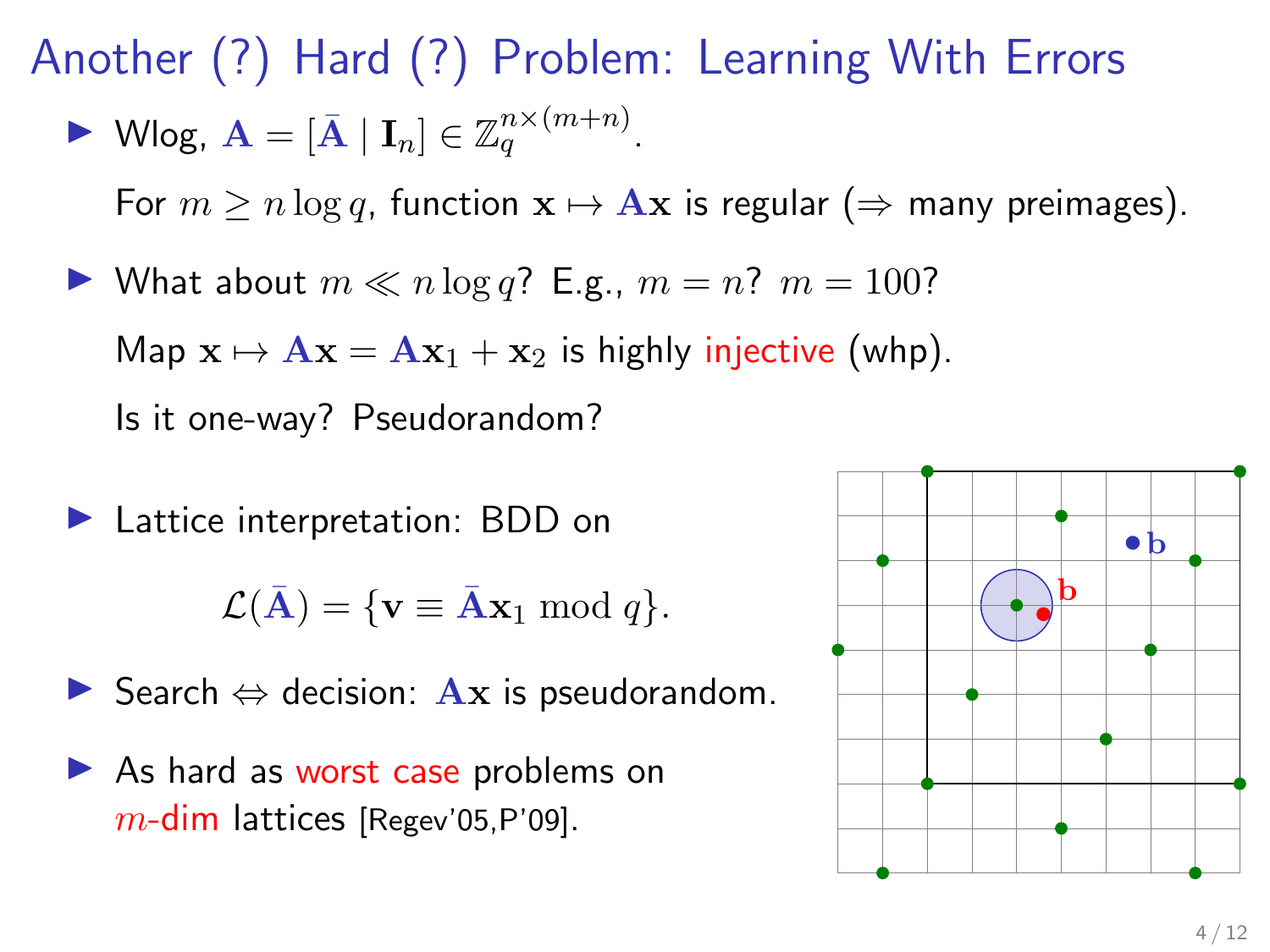The two amazingly simple tricks behind all of lattice cryptography...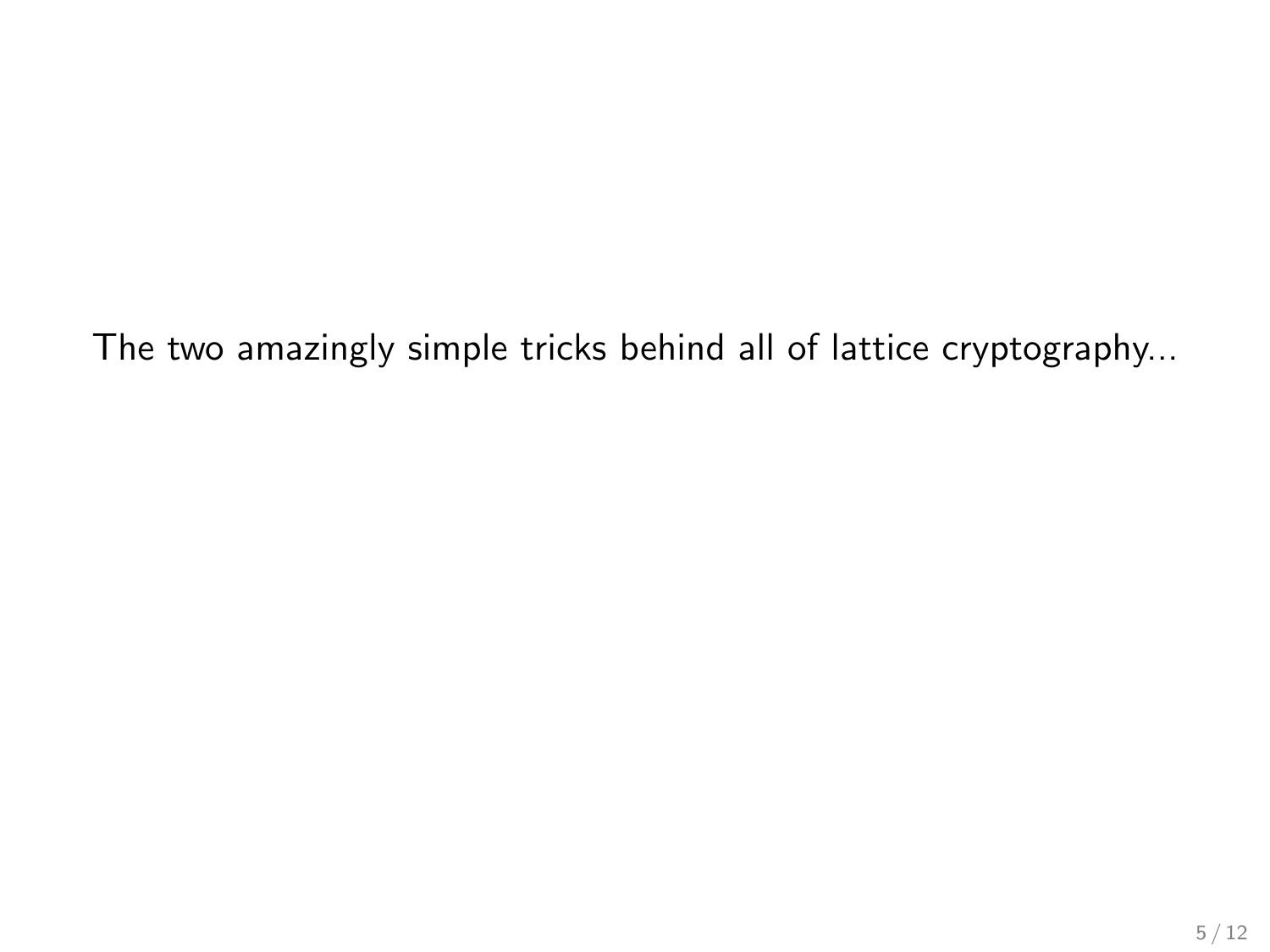Generate (pseudo)random  $A'$  with a short solution: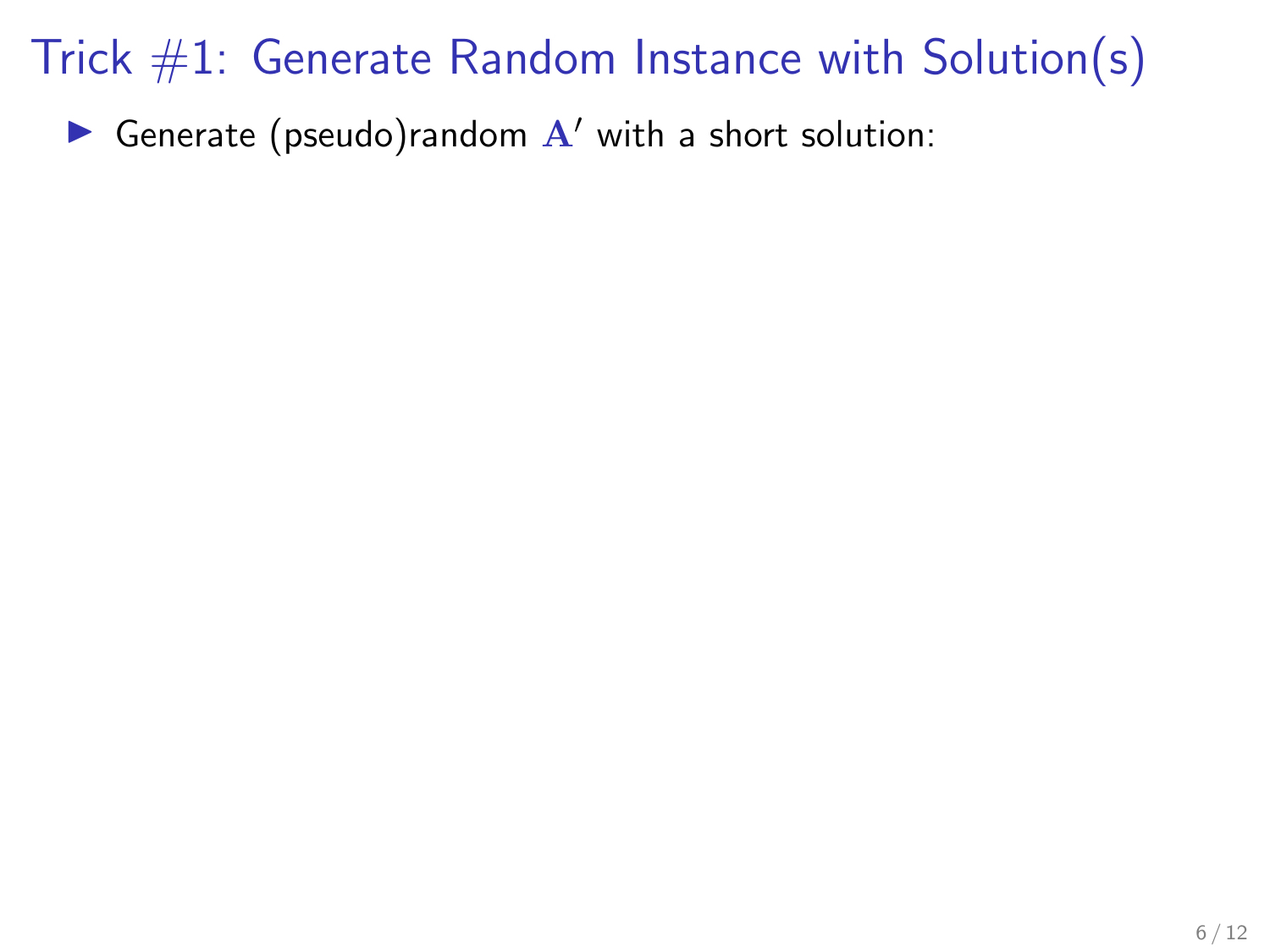Generate (pseudo)random  $A'$  with a short solution:

 $\mathbf{D}$  Choose  $\mathbf{A} \leftarrow \mathbb{Z}_q^{n \times m}$  and short  $\mathbf{x}$ .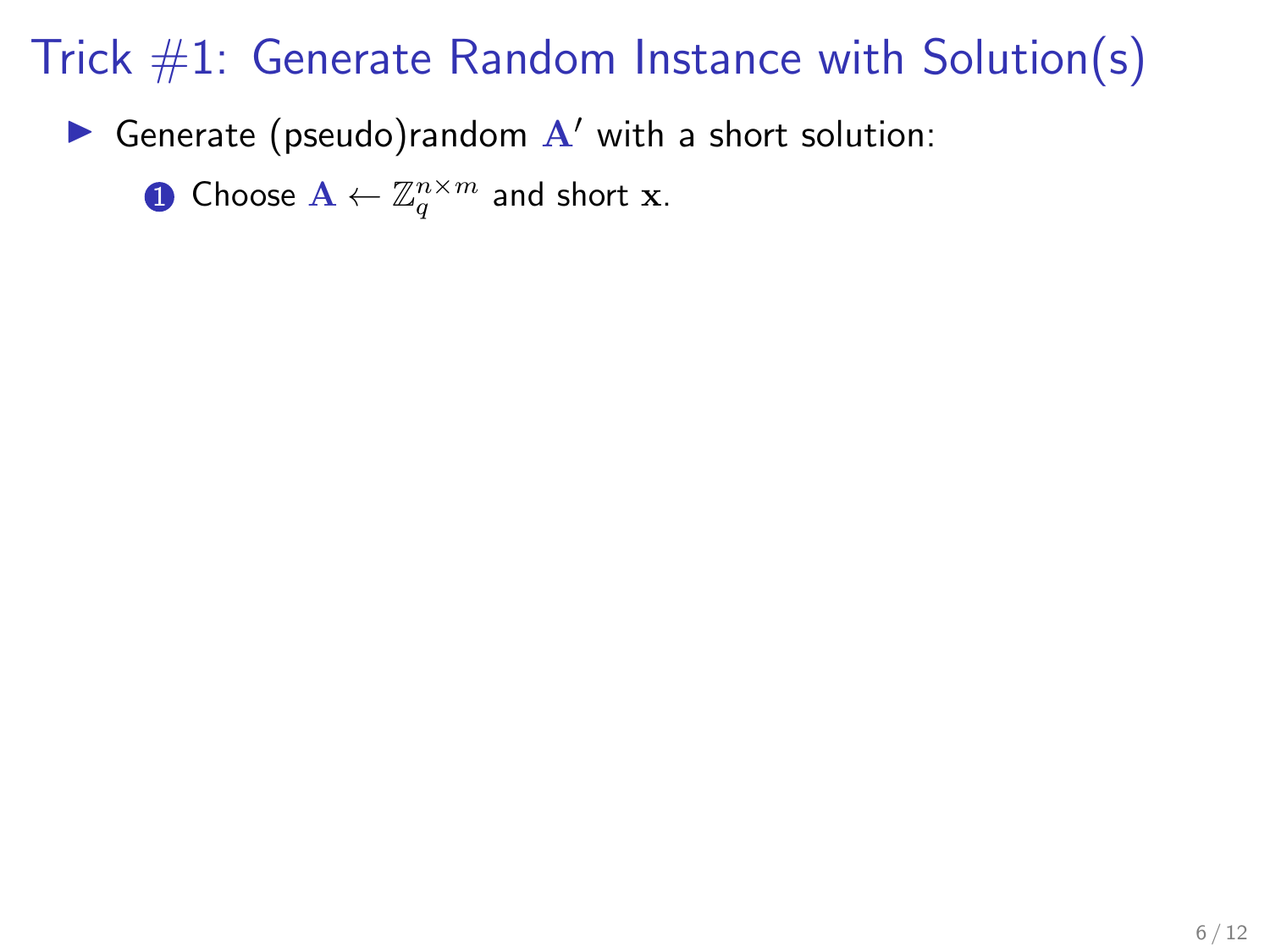Generate (pseudo)random  $A'$  with a short solution:

 $\mathbf{D}$  Choose  $\mathbf{A} \leftarrow \mathbb{Z}_q^{n \times m}$  and short  $\mathbf{x}$ .

2 Let  $\mathbf{u} = -[\mathbf{A} | \mathbf{I}_n] \cdot \mathbf{x}$  and  $\mathbf{A}' = [\mathbf{u} | \mathbf{A}].$ 

Then 
$$
[\mathbf{A'} | \mathbf{I}_n] \begin{bmatrix} 1 \\ \mathbf{x} \end{bmatrix} = \mathbf{u} + [\mathbf{A} | \mathbf{I}_n] \cdot \mathbf{x} = \mathbf{0}.
$$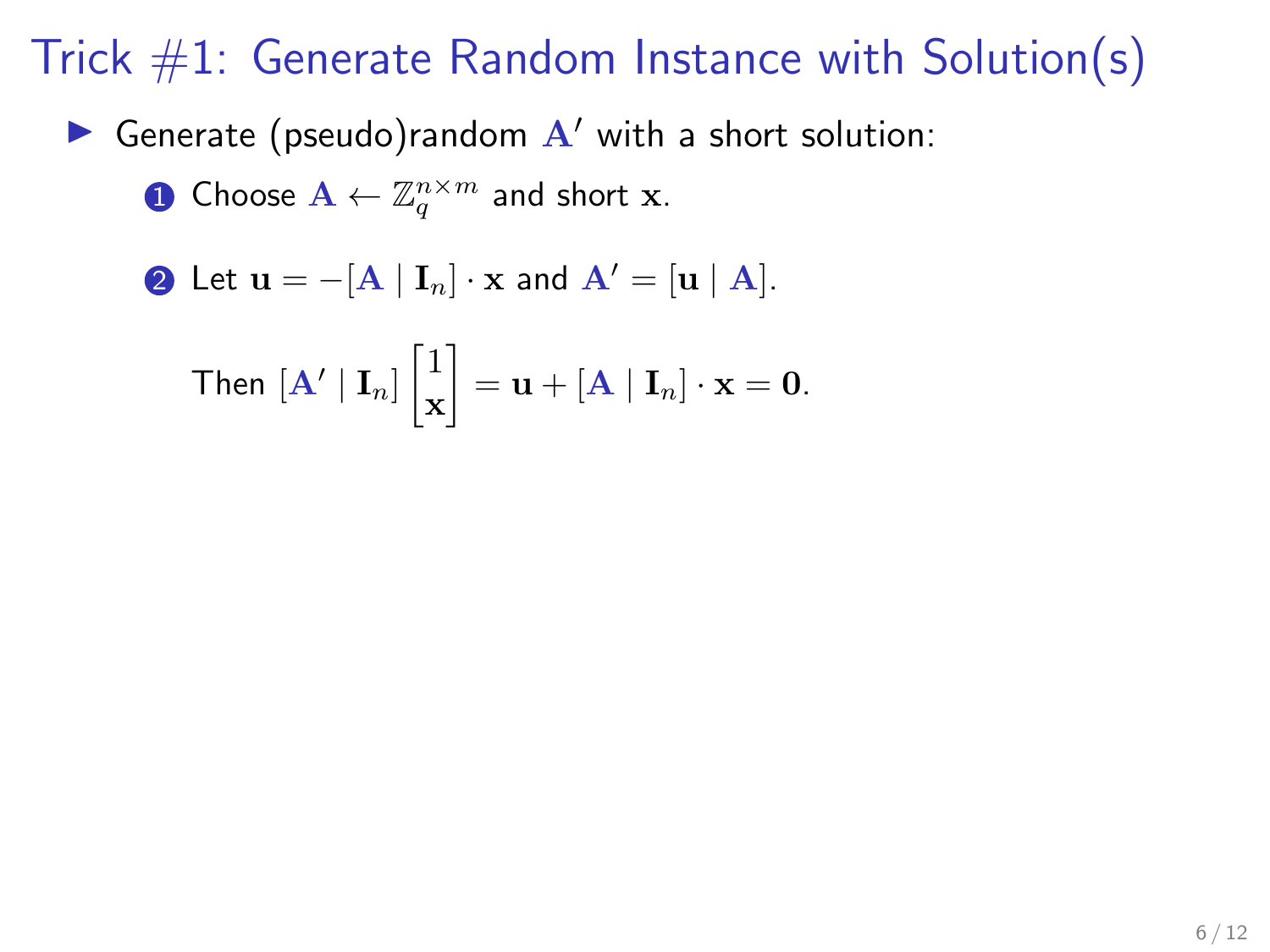Generate (pseudo)random  $A'$  with a short solution:

 $\mathbf{D}$  Choose  $\mathbf{A} \leftarrow \mathbb{Z}_q^{n \times m}$  and short  $\mathbf{x}$ .

**②** Let  $\mathbf{u} = -[\mathbf{A} | \mathbf{I}_n] \cdot \mathbf{x}$  and  $\mathbf{A}' = [\mathbf{u} | \mathbf{A}].$ 

Then 
$$
[\mathbf{A'} | \mathbf{I}_n] \begin{bmatrix} 1 \\ \mathbf{x} \end{bmatrix} = \mathbf{u} + [\mathbf{A} | \mathbf{I}_n] \cdot \mathbf{x} = \mathbf{0}.
$$

► For *many* solutions, let  $\mathbf{U} = -[\mathbf{A} | \mathbf{I}_n] \cdot \mathbf{X}$  and  $\mathbf{A}' = [\mathbf{U} | \mathbf{A}]$ . Then  $[\mathbf{A}' | \mathbf{I}_n] \cdot [\frac{\mathbf{I}_k}{\mathbf{X}}] = \mathbf{0}$ .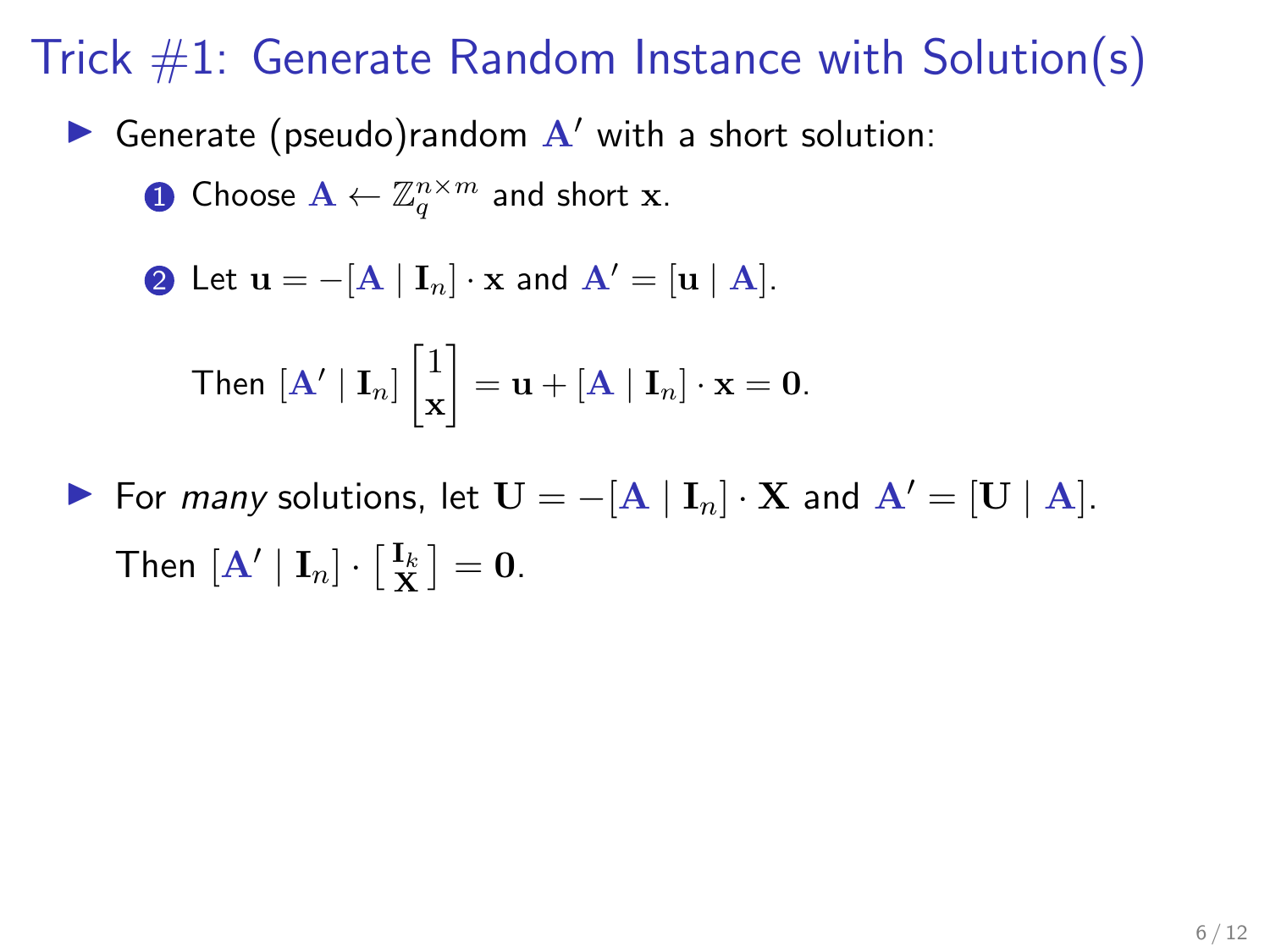Generate (pseudo)random  $A'$  with a short solution:

 $\mathbf{D}$  Choose  $\mathbf{A} \leftarrow \mathbb{Z}_q^{n \times m}$  and short  $\mathbf{x}$ .

**②** Let  $\mathbf{u} = -[\mathbf{A} | \mathbf{I}_n] \cdot \mathbf{x}$  and  $\mathbf{A}' = [\mathbf{u} | \mathbf{A}].$ 

Then 
$$
[\mathbf{A'} | \mathbf{I}_n] \begin{bmatrix} 1 \\ \mathbf{x} \end{bmatrix} = \mathbf{u} + [\mathbf{A} | \mathbf{I}_n] \cdot \mathbf{x} = \mathbf{0}.
$$

► For *many* solutions, let  $\mathbf{U} = -[\mathbf{A} | \mathbf{I}_n] \cdot \mathbf{X}$  and  $\mathbf{A}' = [\mathbf{U} | \mathbf{A}]$ . Then  $[\mathbf{A}' | \mathbf{I}_n] \cdot [\frac{\mathbf{I}_k}{\mathbf{X}}] = \mathbf{0}$ .

 $\triangleright$  Of course, we can also multiply on the left: Let  $\mathbf{u}^t = \mathbf{x}^t \big[\begin{smallmatrix} \mathbf{A} \ \mathbf{I}_m \end{smallmatrix} \big]$  and  $\mathbf{A}' = \big[\begin{smallmatrix} \mathbf{u}^t \ \mathbf{A} \end{smallmatrix} \big]$  $\mathbf{a}^t \:$   $\}.$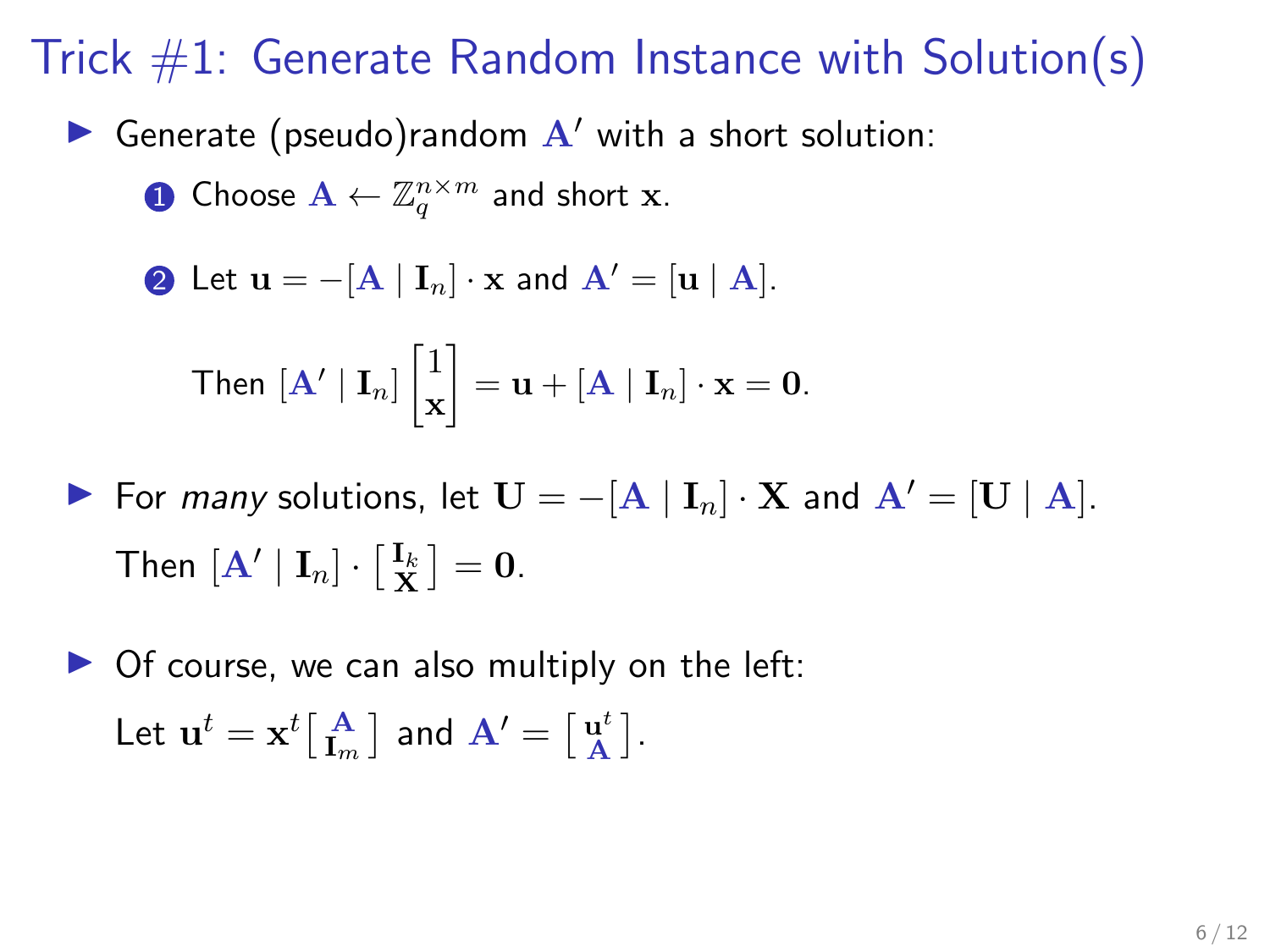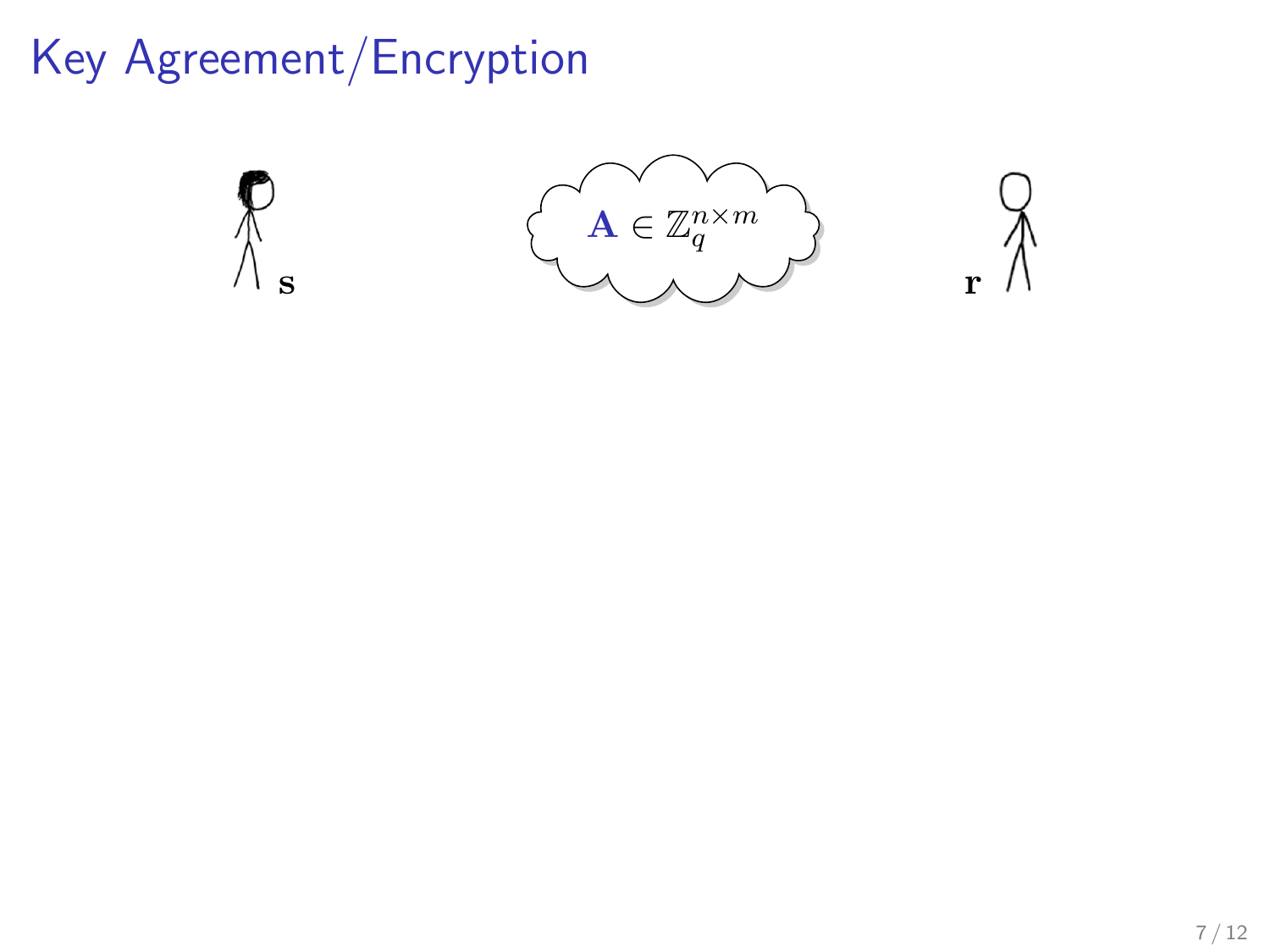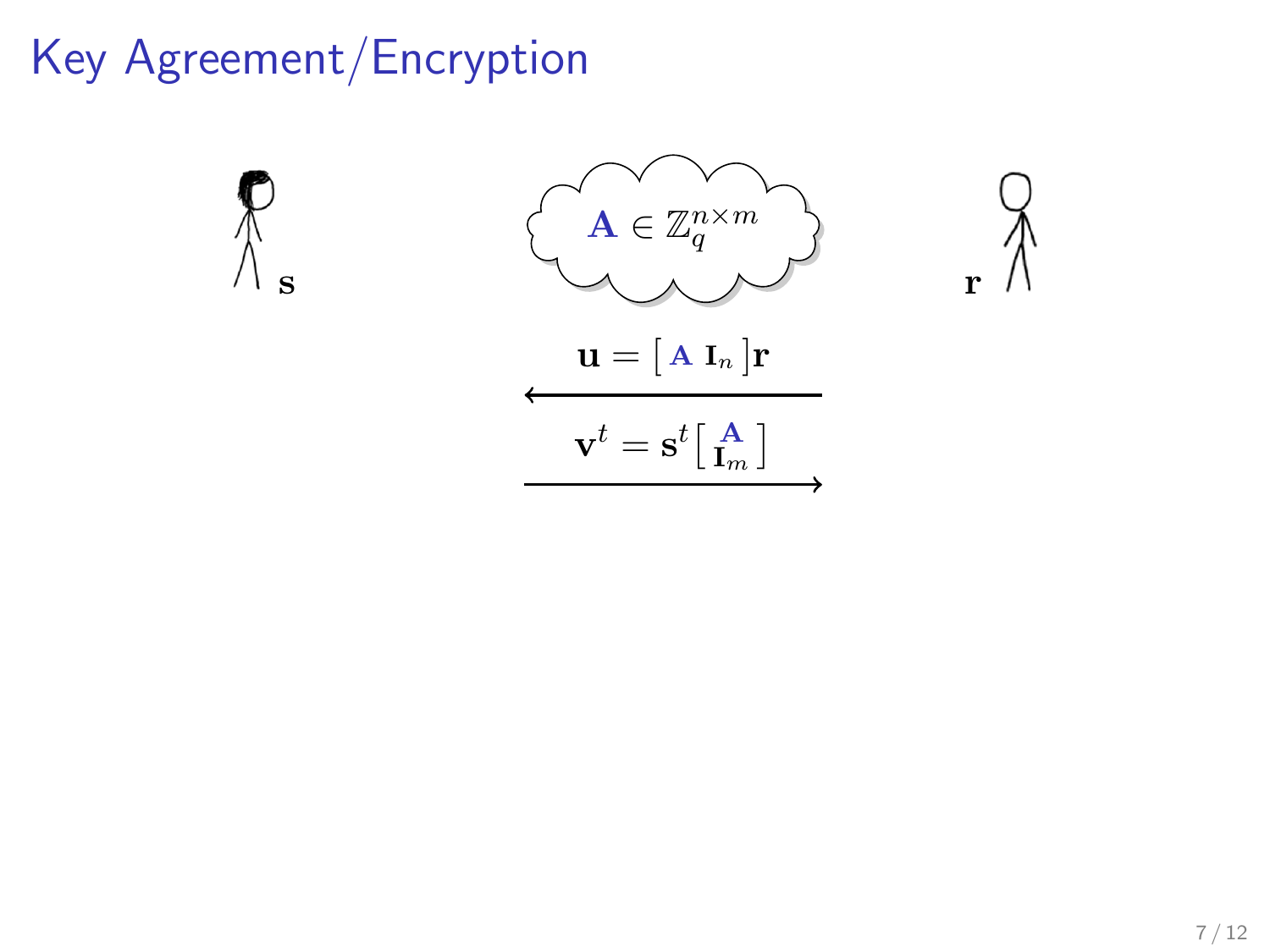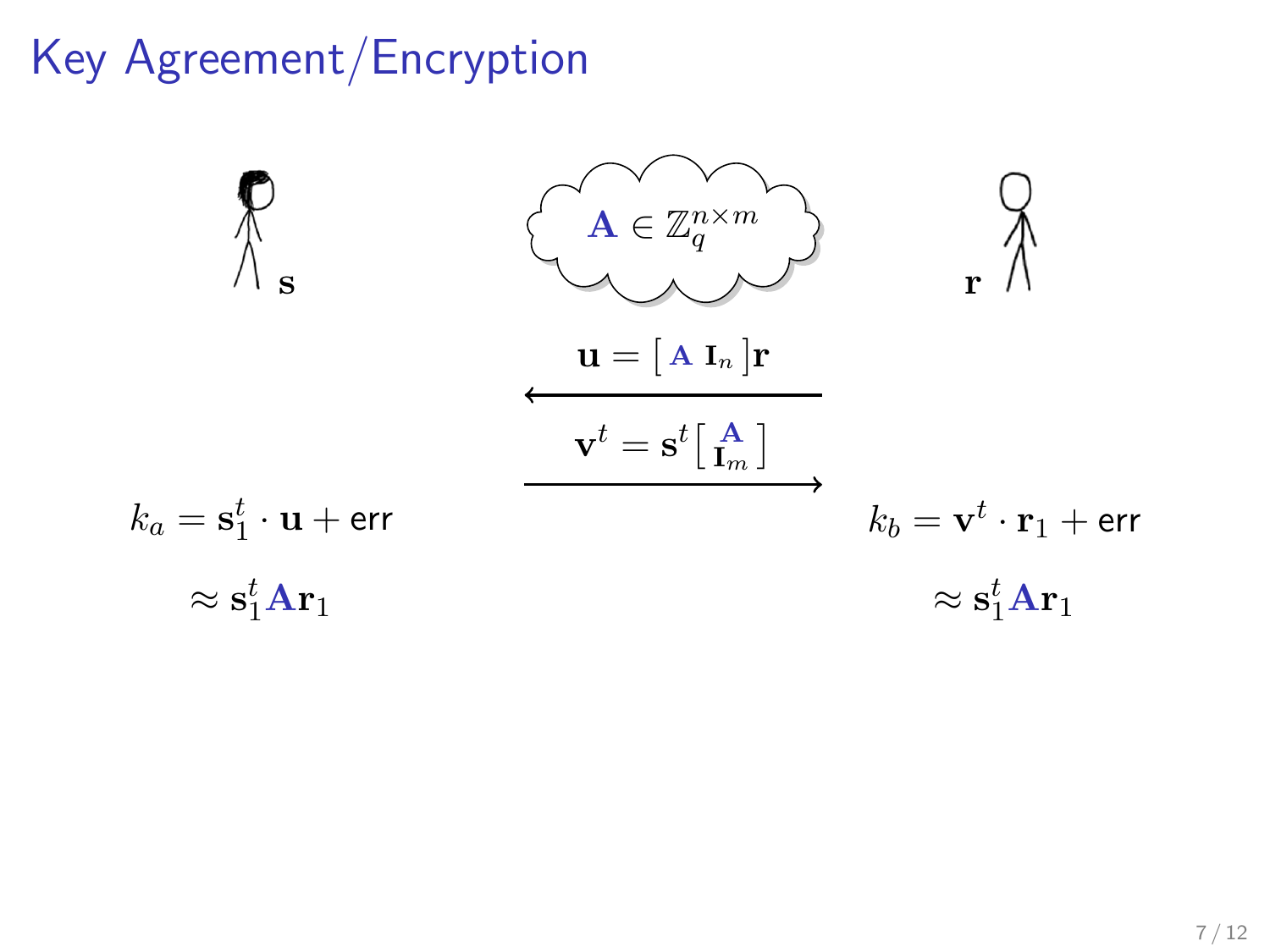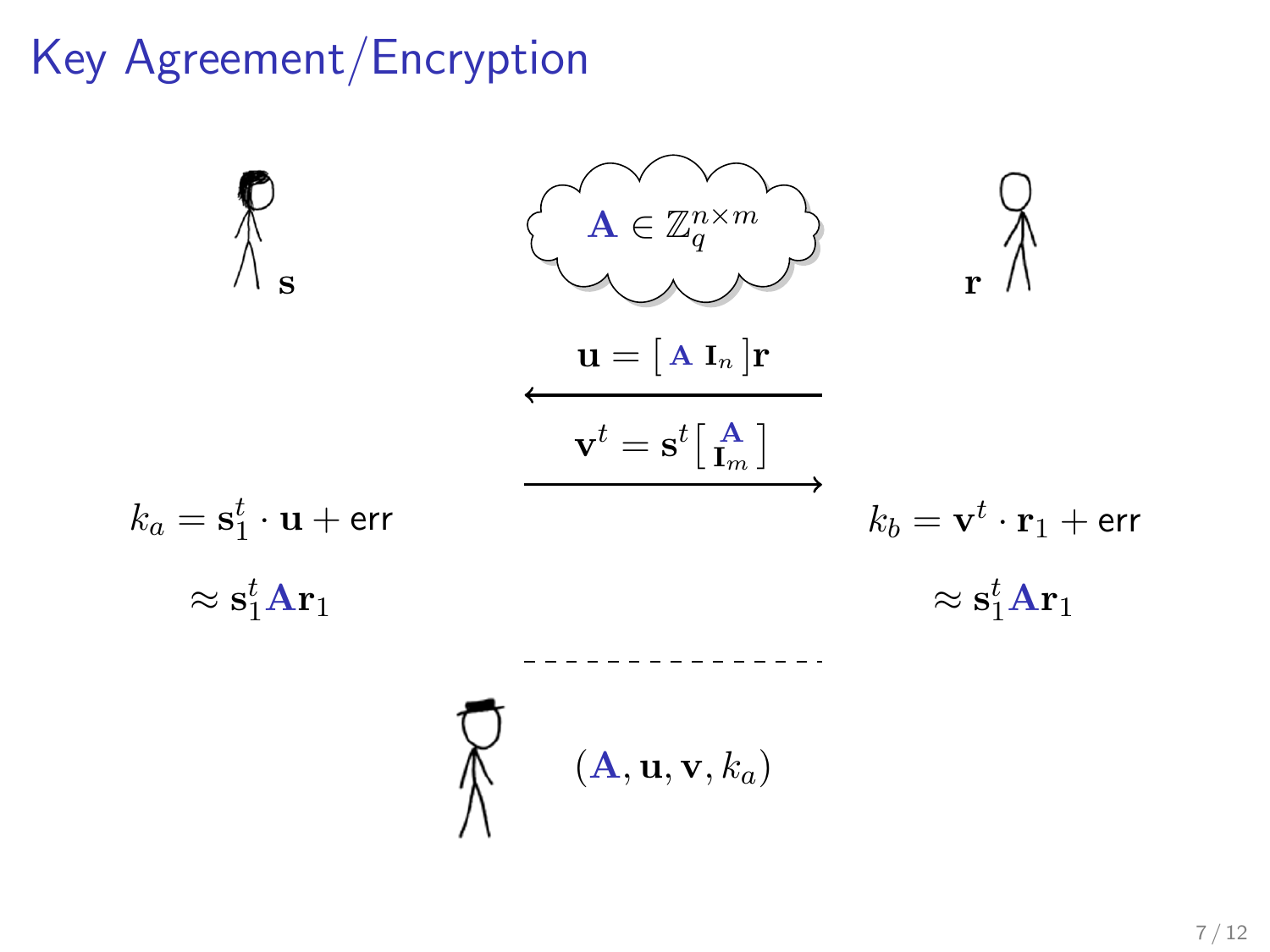

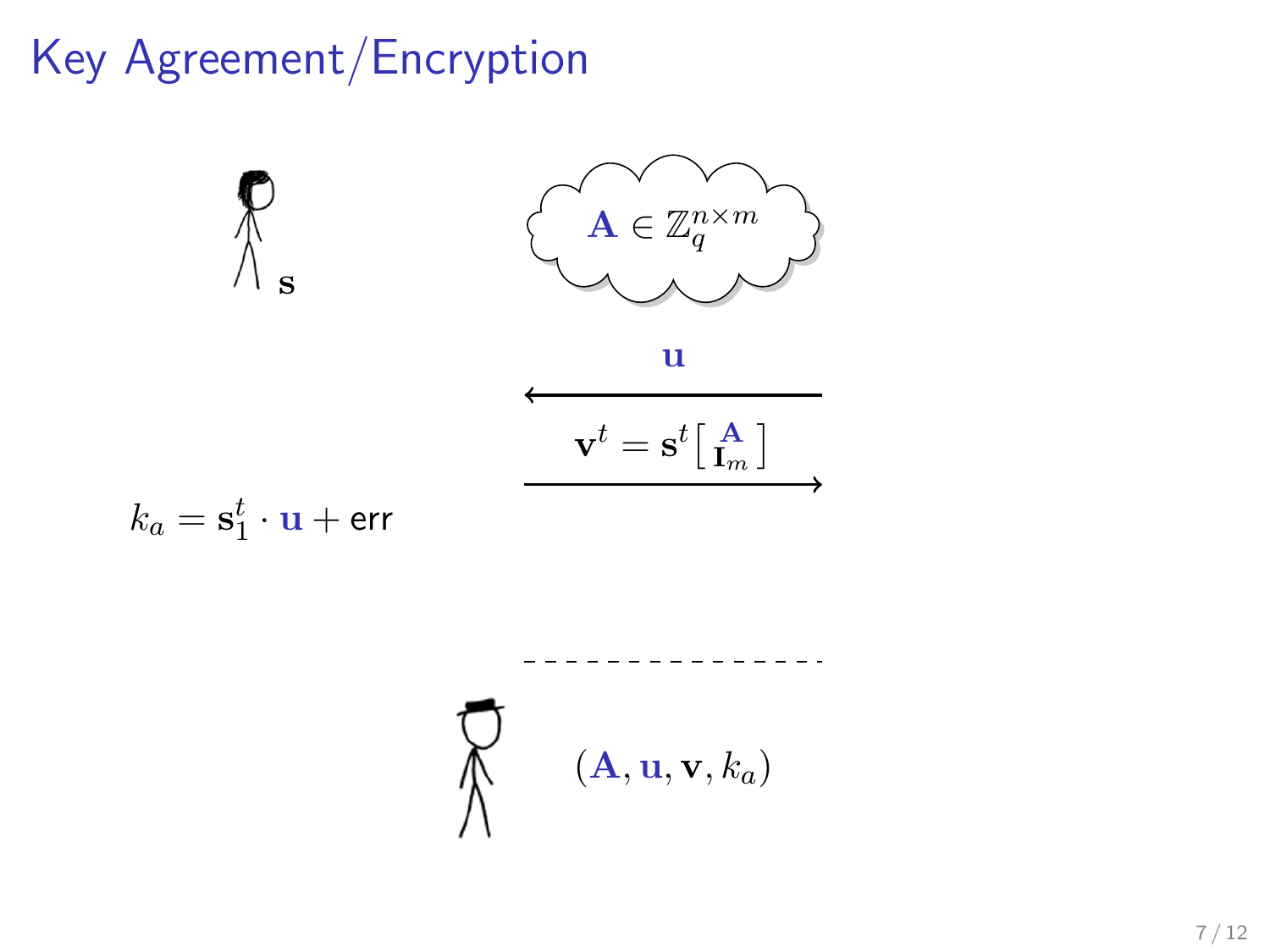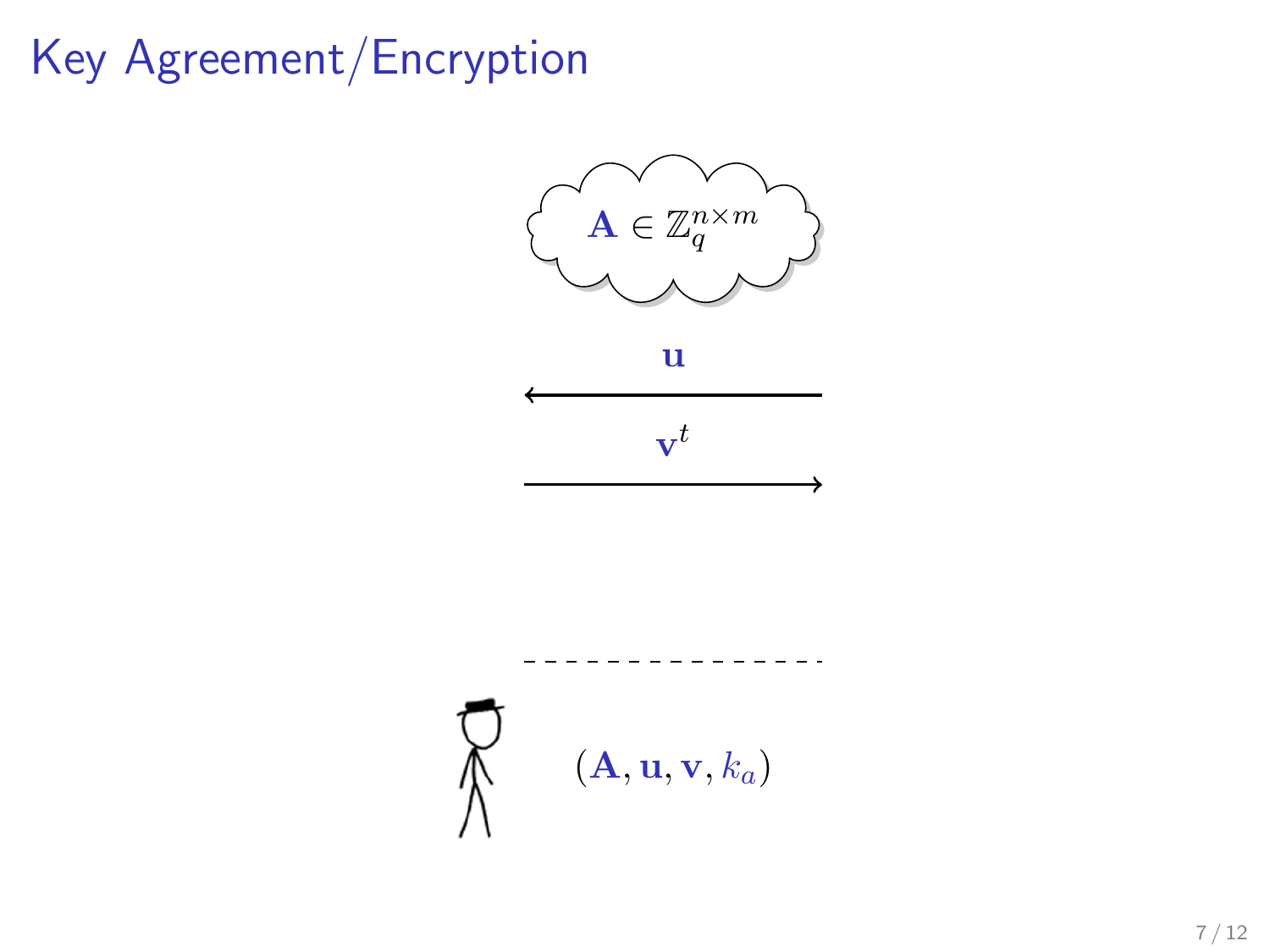A special parity-check matrix: let  $\mathbf{g}^t = [1 \ 2 \ 4 \ \cdots \ 2^{k-1} \geq \frac{q}{2}$  $\frac{q}{2}$  and

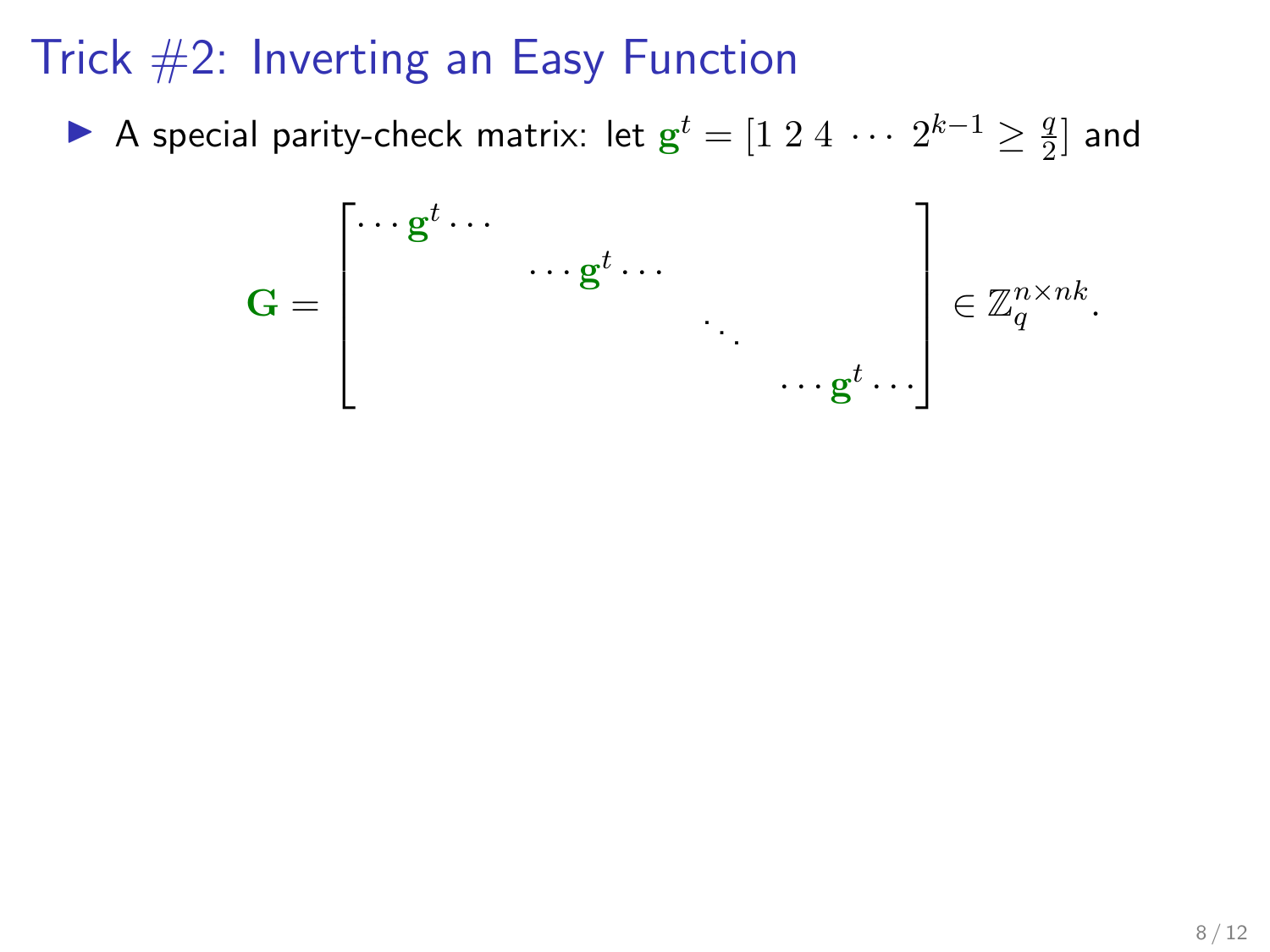A special parity-check matrix: let  $\mathbf{g}^t = [1 \ 2 \ 4 \ \cdots \ 2^{k-1} \geq \frac{q}{2}$  $\frac{q}{2}$  and



▶ Invert SIS: given  $\mathbf{u}\in \mathbb{Z}_q^n$ , can compute  $\mathbf{x}\in \{0,1\}^{nk}$  s.t.  $\mathbf{Gx}=\mathbf{u}$ .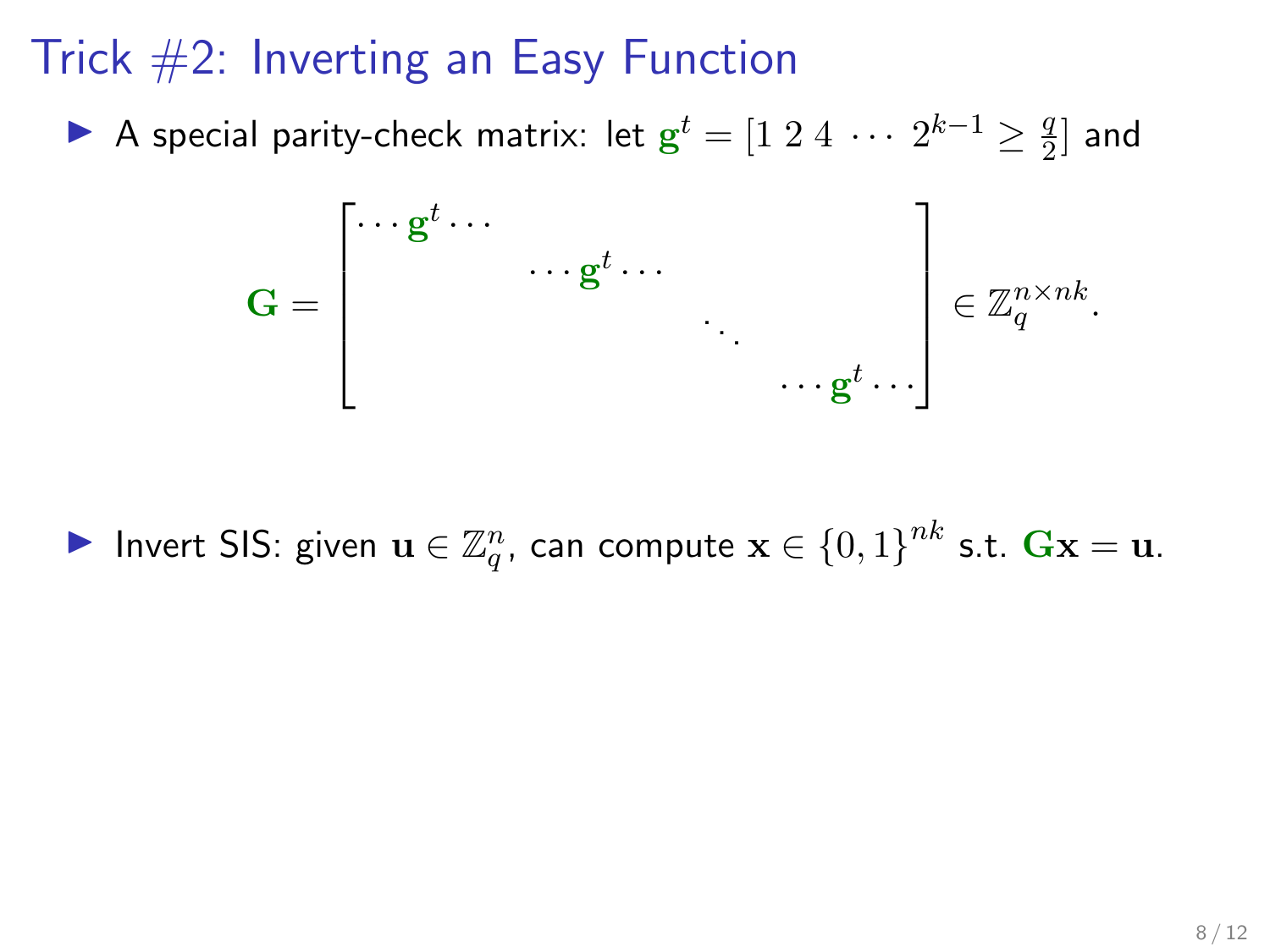A special parity-check matrix: let  $\mathbf{g}^t = [1 \ 2 \ 4 \ \cdots \ 2^{k-1} \geq \frac{q}{2}$  $\frac{q}{2}$  and



▶ Invert SIS: given  $\mathbf{u}\in \mathbb{Z}_q^n$ , can compute  $\mathbf{x}\in \{0,1\}^{nk}$  s.t.  $\mathbf{Gx}=\mathbf{u}$ . More generally, can sample a Gaussian  $\mathbf{x} \leftarrow \mathbf{G}^{-1}(\mathbf{u}).$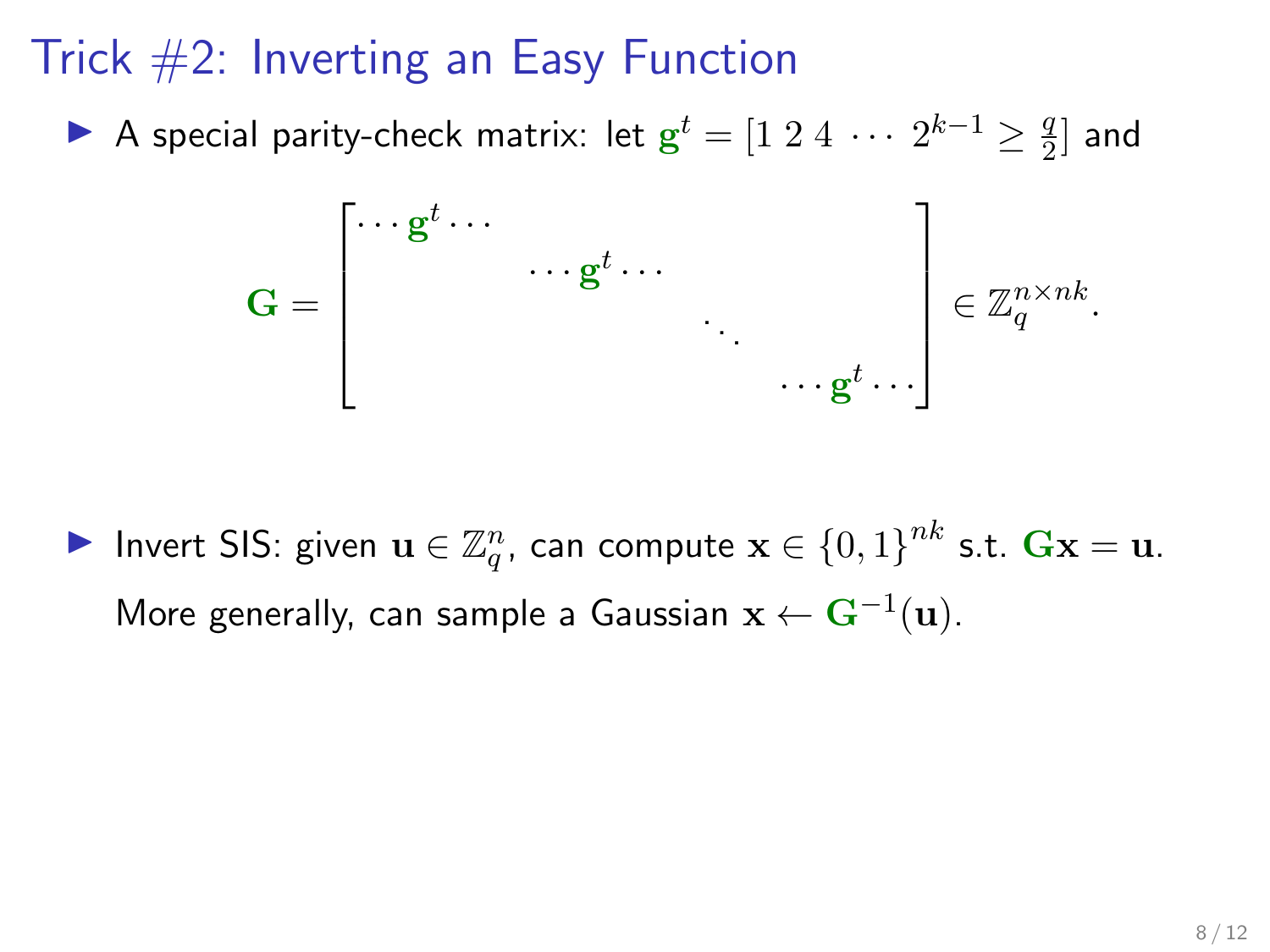A special parity-check matrix: let  $\mathbf{g}^t = [1 \ 2 \ 4 \ \cdots \ 2^{k-1} \geq \frac{q}{2}$  $\frac{q}{2}$  and

$$
\mathbf{G} = \begin{bmatrix} \cdots \mathbf{g}^t \cdots & & & \\ & \cdots \mathbf{g}^t \cdots & & \\ & & \ddots & \\ & & & \ddots \mathbf{g}^t \cdots \end{bmatrix} \in \mathbb{Z}_q^{n \times nk}.
$$

▶ Invert SIS: given  $\mathbf{u}\in \mathbb{Z}_q^n$ , can compute  $\mathbf{x}\in \{0,1\}^{nk}$  s.t.  $\mathbf{Gx}=\mathbf{u}$ . More generally, can sample a Gaussian  $\mathbf{x} \leftarrow \mathbf{G}^{-1}(\mathbf{u}).$ 

Can generate  $(x, u)$  in two equivalent ways:

$$
\begin{array}{ccc} G & & G^{-1} \\ \hline \\ \text{Gauss} \rightarrow \textbf{x} & u & \equiv & \textbf{x} \end{array}
$$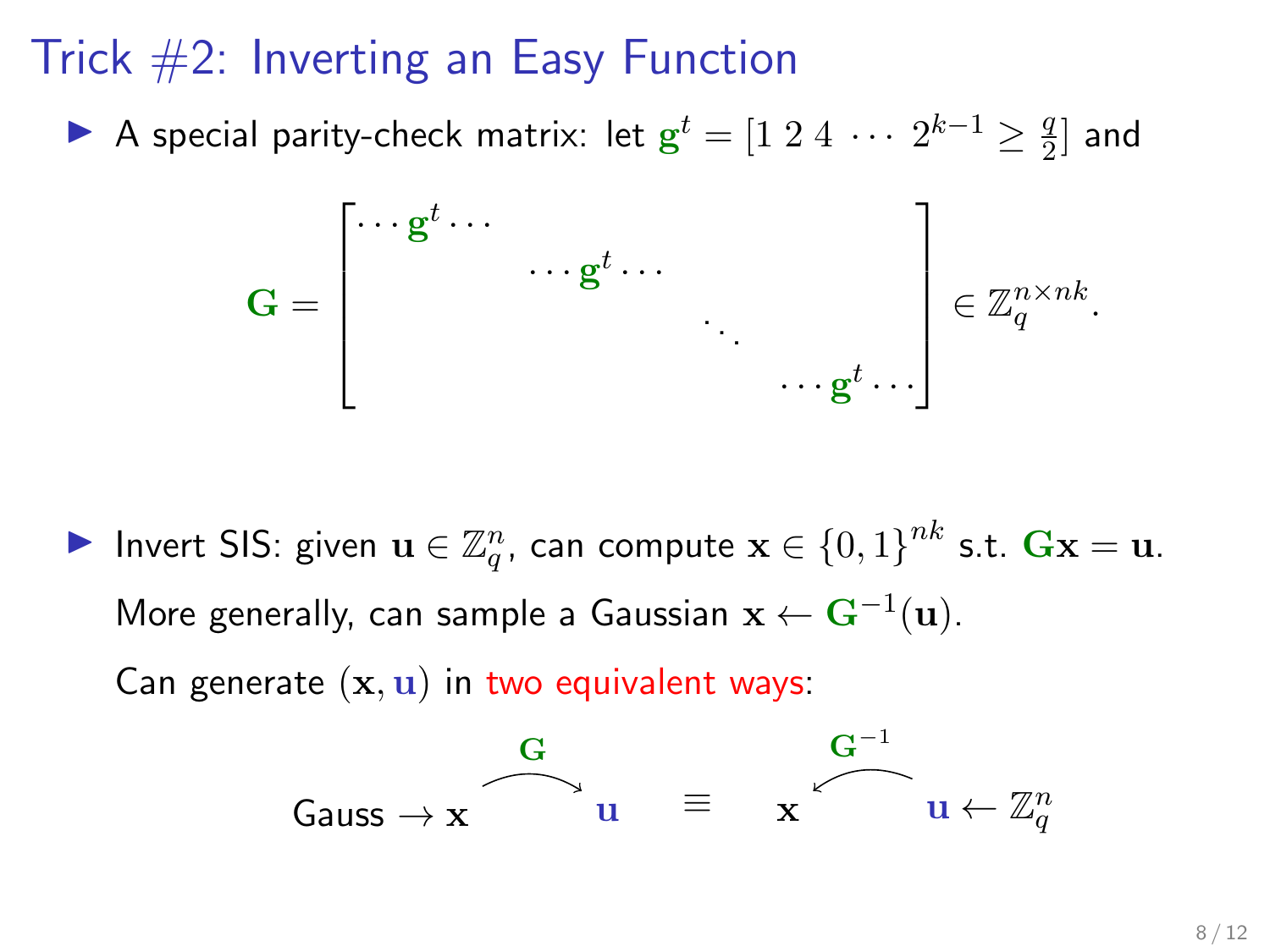A special parity-check matrix: let  $\mathbf{g}^t = [1 \ 2 \ 4 \ \cdots \ 2^{k-1} \geq \frac{q}{2}$  $\frac{q}{2}$  and



▶ Invert LWE: given  $\mathbf{v} = \mathbf{x}^t \begin{bmatrix} G \\ I \end{bmatrix} \approx [x_1 \ 2x_1 \ \cdots \ 2^{k-1} x_1 \ \cdots]$ , find  $\mathbf{x}$ .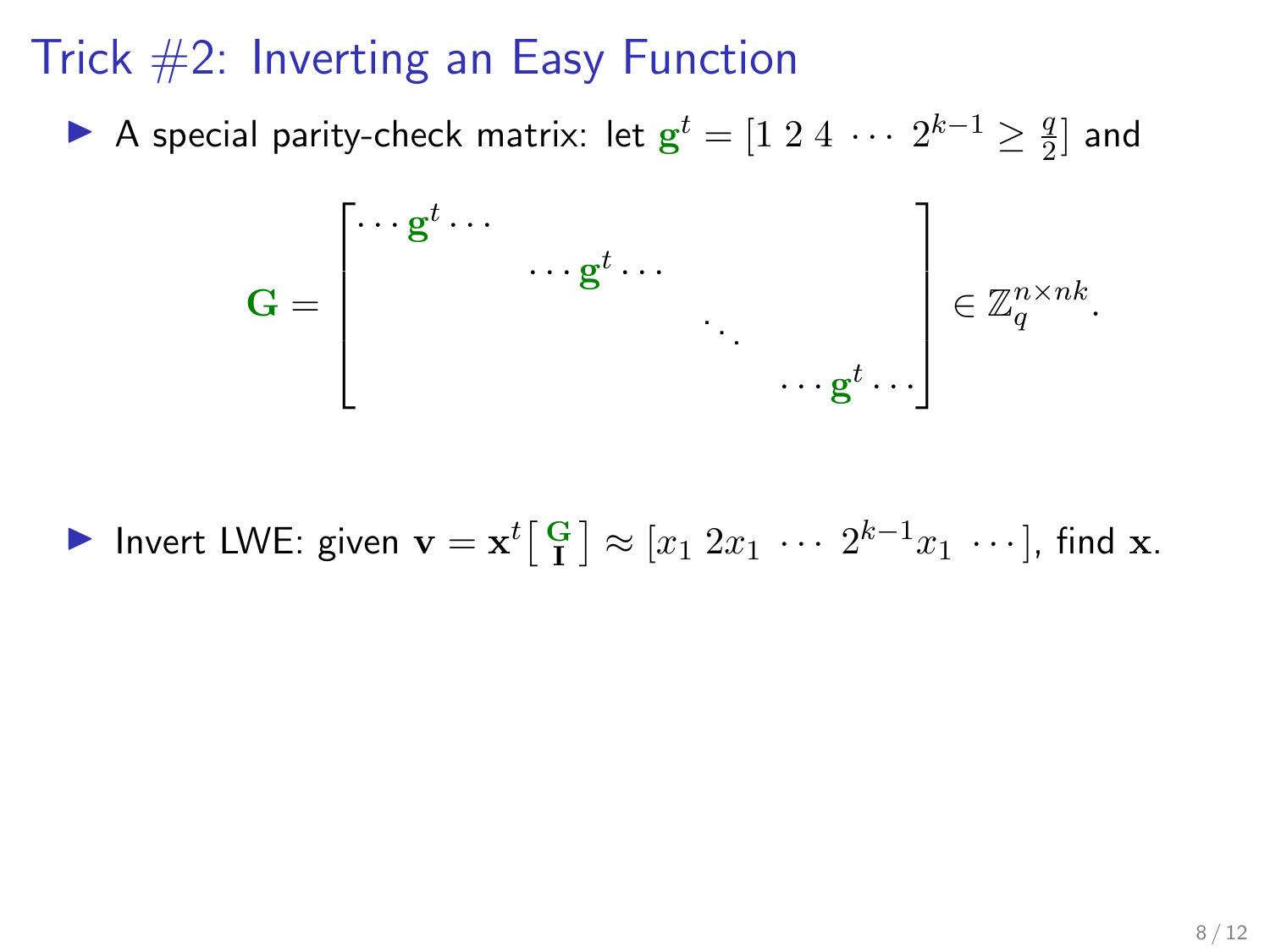A special parity-check matrix: let  $\mathbf{g}^t = [1 \ 2 \ 4 \ \cdots \ 2^{k-1} \geq \frac{q}{2}$  $\frac{q}{2}$  and



▶ Invert LWE: given  $\mathbf{v} = \mathbf{x}^t \begin{bmatrix} G \\ I \end{bmatrix} \approx [x_1 \ 2x_1 \ \cdots \ 2^{k-1} x_1 \ \cdots]$ , find  $\mathbf{x}$ . Say  $q=2^k$ . Can recover bits of  $x_1$  with errors, then  $x_2$ , etc.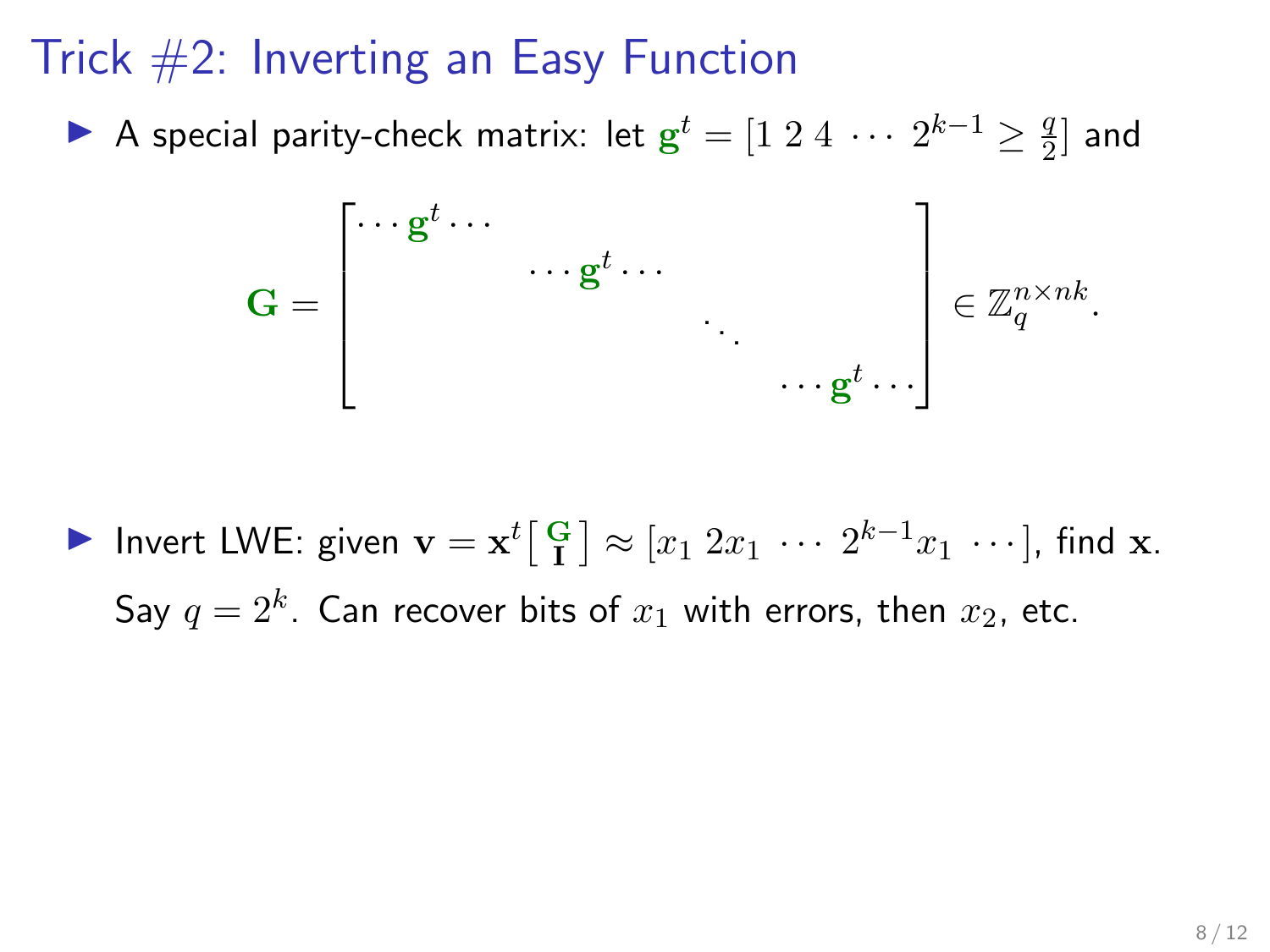A special parity-check matrix: let  $\mathbf{g}^t = [1 \ 2 \ 4 \ \cdots \ 2^{k-1} \geq \frac{q}{2}$  $\frac{q}{2}$  and



▶ Invert LWE: given  $\mathbf{v} = \mathbf{x}^t \begin{bmatrix} G \\ I \end{bmatrix} \approx [x_1 \ 2x_1 \ \cdots \ 2^{k-1} x_1 \ \cdots]$ , find  $\mathbf{x}$ . Say  $q=2^k$ . Can recover bits of  $x_1$  with errors, then  $x_2$ , etc. (Something similar works for any  $q$ .)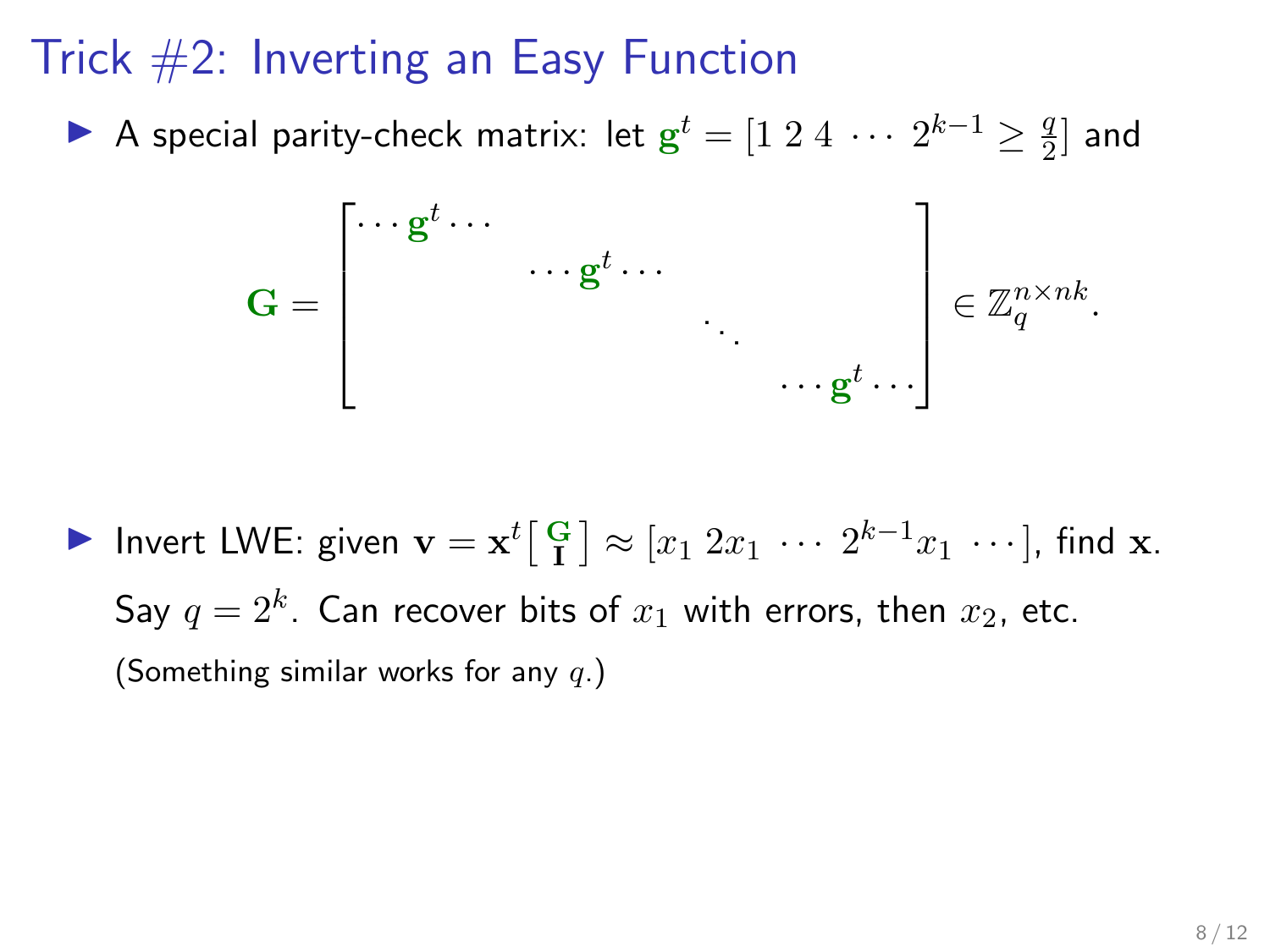► Let  $A' = [A \mid G - AR]$ , so  $A'[\begin{bmatrix} R \\ I \end{bmatrix} = G$ . Trapdoor = R.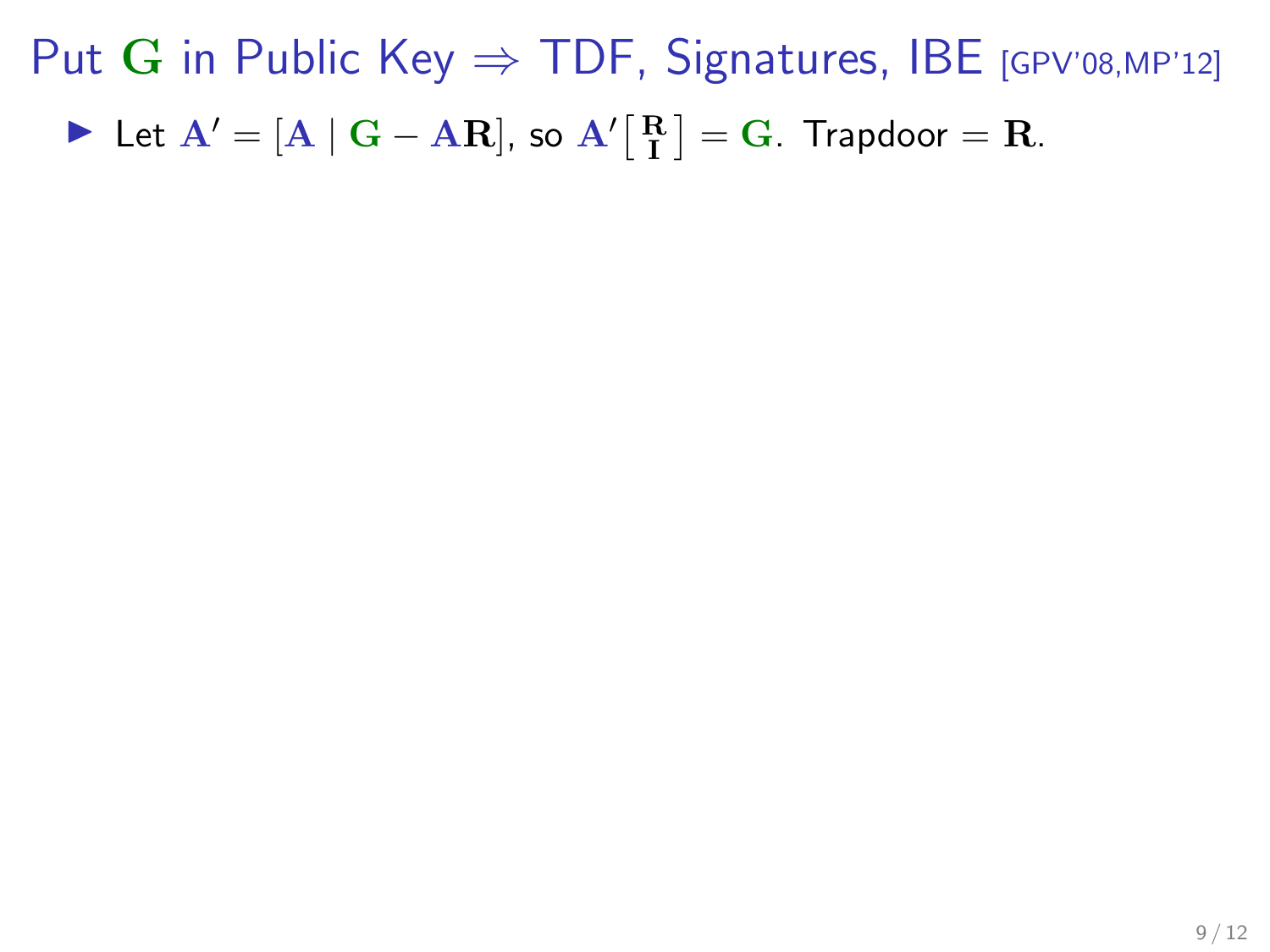- ► Let  $A' = [A \mid G AR]$ , so  $A'[\begin{bmatrix} R \\ I \end{bmatrix} = G$ . Trapdoor = R.
- Invert LWE: given  $\mathbf{v}^t = \mathbf{s}^t \Big[ \begin{smallmatrix} \mathbf{A}' \\ \mathbf{I} \end{smallmatrix} \Big]$ , recover  $\mathbf s$  from

$$
\mathbf{v}^t \big[ \begin{array}{c} \mathbf{R} \\ \mathbf{I} \end{array} \big] = \mathbf{s}^t \bigg[ \begin{array}{c} \mathbf{G} \\ \mathbf{R} \\ \mathbf{I} \end{array} \bigg] \approx \mathbf{s}_1^t \mathbf{G}.
$$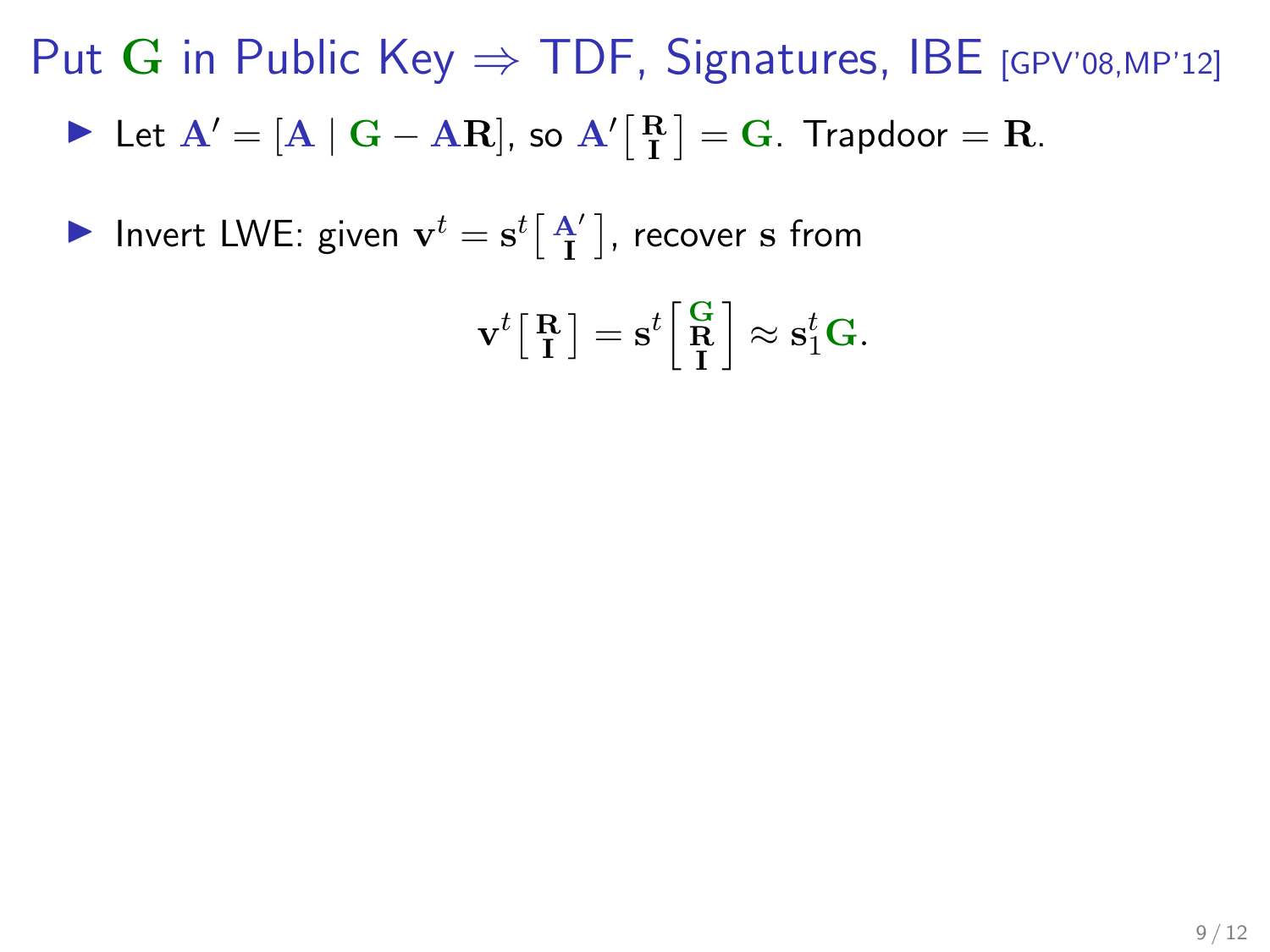► Let  $A' = [A \mid G - AR]$ , so  $A'[\begin{bmatrix} R \\ I \end{bmatrix} = G$ . Trapdoor = R.

Invert LWE: given  $\mathbf{v}^t = \mathbf{s}^t \Big[ \begin{smallmatrix} \mathbf{A}' \\ \mathbf{I} \end{smallmatrix} \Big]$ , recover  $\mathbf s$  from

$$
\mathbf{v}^t \big[ \begin{array}{c} \mathbf{R} \\ \mathbf{I} \end{array} \big] = \mathbf{s}^t \bigg[ \begin{array}{c} \mathbf{G} \\ \mathbf{R} \end{array} \bigg] \approx \mathbf{s}_1^t \mathbf{G}.
$$

▶ Invert SIS: given target **u**, output  $\mathbf{x} = \begin{bmatrix} \mathbf{R} \\ \mathbf{I} \end{bmatrix} \cdot \mathbf{G}^{-1}(\mathbf{u})$ . Then

$$
\mathbf{A}'\mathbf{x} = \mathbf{G} \cdot \mathbf{G}^{-1}(\mathbf{u}) = \mathbf{u}.
$$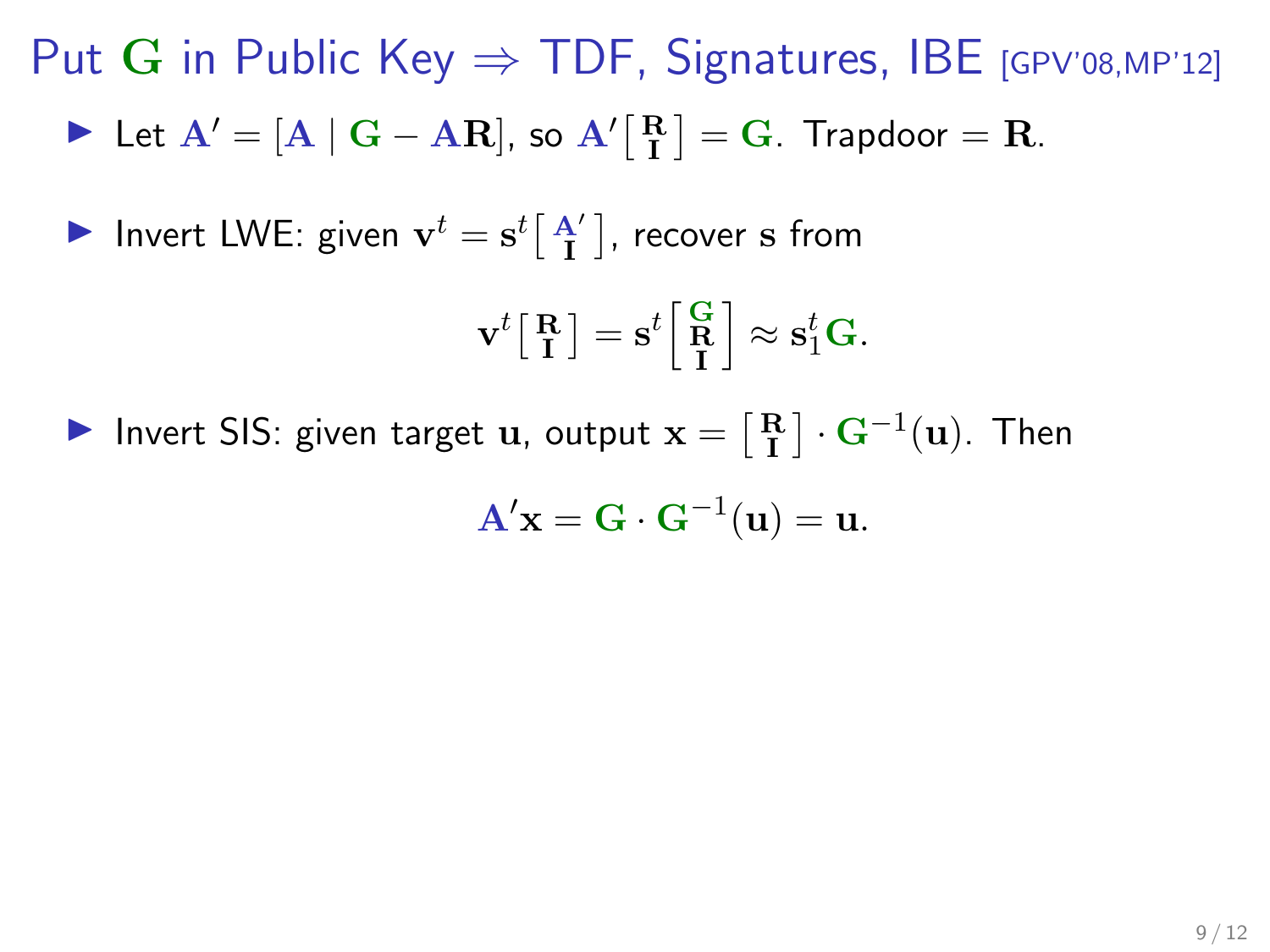► Let  $A' = [A \mid G - AR]$ , so  $A'[\begin{bmatrix} R \\ I \end{bmatrix} = G$ . Trapdoor = R.

Invert LWE: given  $\mathbf{v}^t = \mathbf{s}^t \Big[ \begin{smallmatrix} \mathbf{A}' \\ \mathbf{I} \end{smallmatrix} \Big]$ , recover  $\mathbf s$  from

$$
\mathbf{v}^t \big[ \begin{array}{c} \mathbf{R} \\ \mathbf{I} \end{array} \big] = \mathbf{s}^t \bigg[ \begin{array}{c} \mathbf{G} \\ \mathbf{R} \end{array} \bigg] \approx \mathbf{s}_1^t \mathbf{G}.
$$

▶ Invert SIS: given target **u**, output  $\mathbf{x} = \begin{bmatrix} \mathbf{R} \\ \mathbf{I} \end{bmatrix} \cdot \mathbf{G}^{-1}(\mathbf{u})$ . Then

$$
\mathbf{A}'\mathbf{x} = \mathbf{G} \cdot \mathbf{G}^{-1}(\mathbf{u}) = \mathbf{u}.
$$

Problem:  $x$  is 'skewed,' leaks trapdoor  $R!$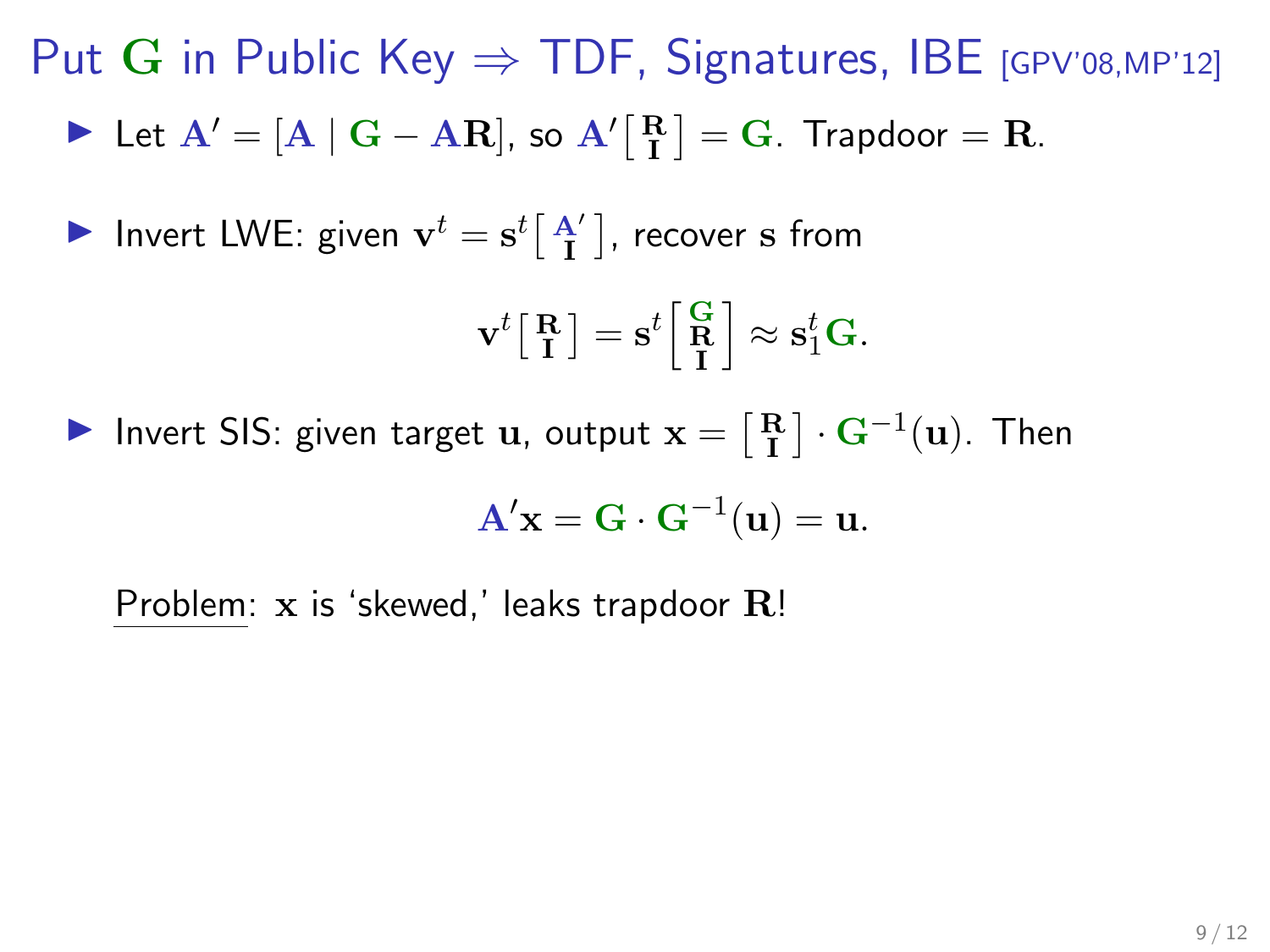► Let  $A' = [A \mid G - AR]$ , so  $A'[\begin{bmatrix} R \\ I \end{bmatrix} = G$ . Trapdoor = R.

Invert LWE: given  $\mathbf{v}^t = \mathbf{s}^t \Big[ \begin{smallmatrix} \mathbf{A}' \\ \mathbf{I} \end{smallmatrix} \Big]$ , recover  $\mathbf s$  from

$$
\mathbf{v}^t \big[ \begin{array}{c} \mathbf{R} \\ \mathbf{I} \end{array} \big] = \mathbf{s}^t \bigg[ \begin{array}{c} \mathbf{G} \\ \mathbf{R} \end{array} \bigg] \approx \mathbf{s}_1^t \mathbf{G}.
$$

▶ Invert SIS: given target **u**, output  $\mathbf{x} = \begin{bmatrix} \mathbf{R} \\ \mathbf{I} \end{bmatrix} \cdot \mathbf{G}^{-1}(\mathbf{u})$ . Then

$$
\mathbf{A}'\mathbf{x} = \mathbf{G} \cdot \mathbf{G}^{-1}(\mathbf{u}) = \mathbf{u}.
$$

Problem:  $x$  is 'skewed,' leaks trapdoor  $R!$ Solution: output  $\mathbf{x} = \mathbf{p} + \begin{bmatrix} \mathbf{R} \\ \mathbf{I} \end{bmatrix} \cdot \mathbf{G}^{-1}(\mathbf{u} - \mathbf{A}'\mathbf{p})$  for 'perturbation'  $\mathbf{p}$ .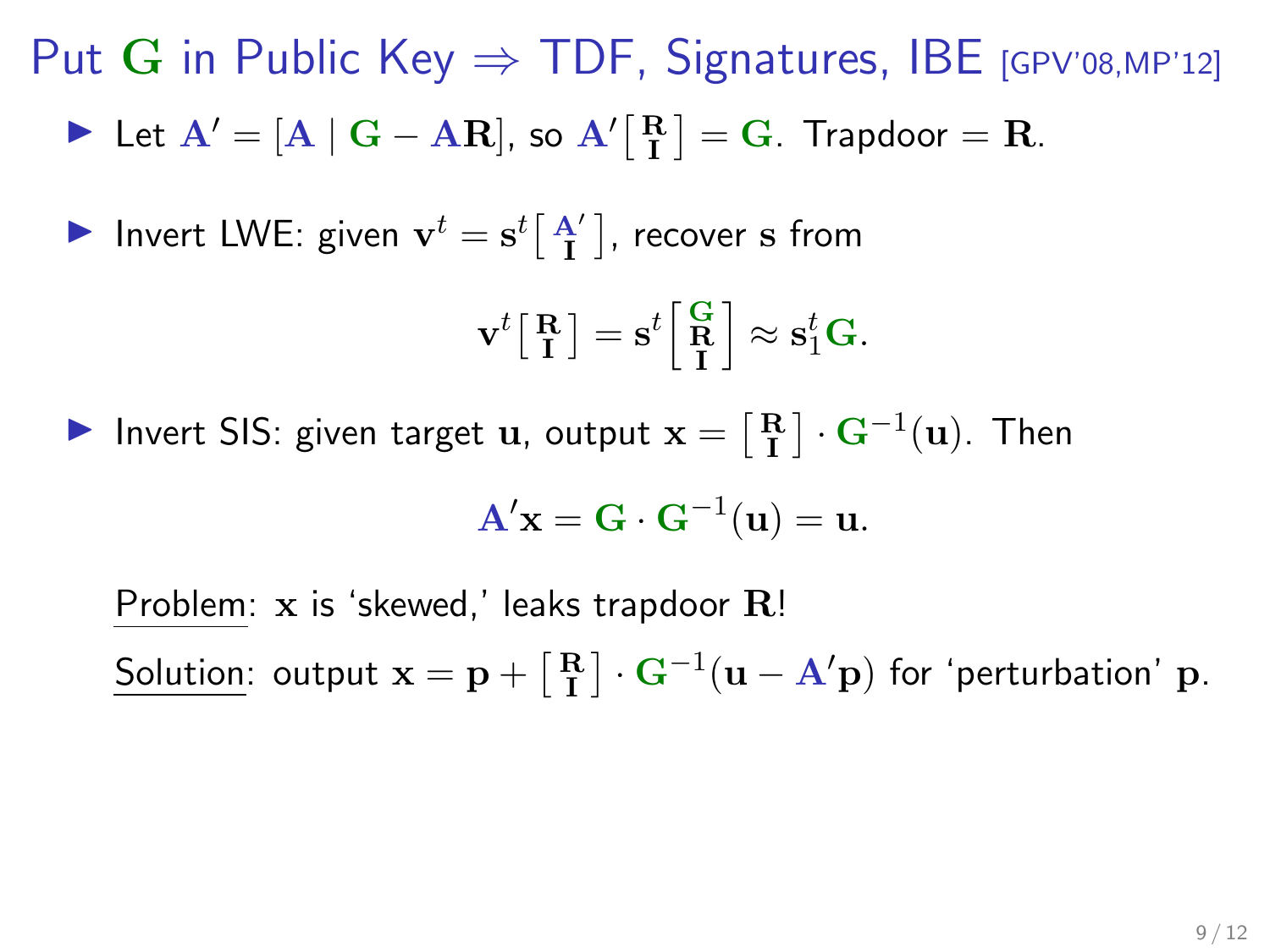► Let  $A' = [A \mid G - AR]$ , so  $A'[\begin{bmatrix} R \\ I \end{bmatrix} = G$ . Trapdoor = R.

Invert LWE: given  $\mathbf{v}^t = \mathbf{s}^t \Big[ \begin{smallmatrix} \mathbf{A}' \\ \mathbf{I} \end{smallmatrix} \Big]$ , recover  $\mathbf s$  from

$$
\mathbf{v}^t \begin{bmatrix} \mathbf{R} \\ \mathbf{I} \end{bmatrix} = \mathbf{s}^t \begin{bmatrix} \mathbf{G} \\ \mathbf{R} \\ \mathbf{I} \end{bmatrix} \approx \mathbf{s}_1^t \mathbf{G}.
$$

▶ Invert SIS: given target **u**, output  $\mathbf{x} = \begin{bmatrix} \mathbf{R} \\ \mathbf{I} \end{bmatrix} \cdot \mathbf{G}^{-1}(\mathbf{u})$ . Then

$$
\mathbf{A}'\mathbf{x} = \mathbf{G} \cdot \mathbf{G}^{-1}(\mathbf{u}) = \mathbf{u}.
$$

Problem:  $x$  is 'skewed,' leaks trapdoor  $R!$ Solution: output  $\mathbf{x} = \mathbf{p} + \begin{bmatrix} \mathbf{R} \\ \mathbf{I} \end{bmatrix} \cdot \mathbf{G}^{-1}(\mathbf{u} - \mathbf{A}'\mathbf{p})$  for 'perturbation'  $\mathbf{p}$ .

$$
\begin{array}{ccc}\n & A' \\
\hline\nGauss \rightarrow {\bf x} & u & \equiv & {\bf x} & u \leftarrow \mathbb{Z}_q^n\n\end{array}
$$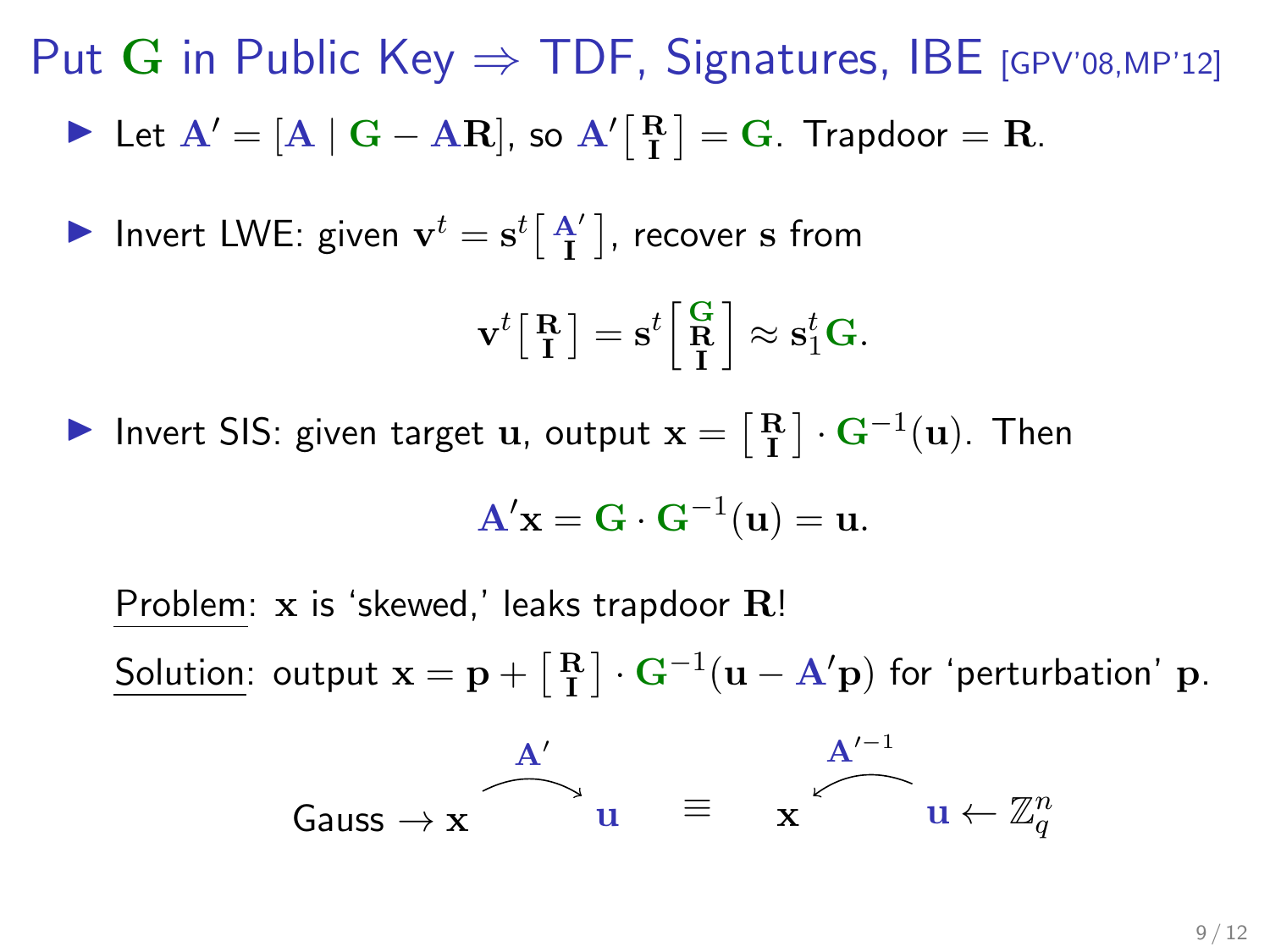▶ Secret key  $\mathbf{s} \in \mathbb{Z}^n$ , ciphertext  $\mathbf{c} \in \mathbb{Z}_q^n$  is s.t.  $\mathbf{s}^t \cdot \mathbf{c} \approx \frac{q+1}{2}$  $rac{+1}{2} \cdot \mu$ .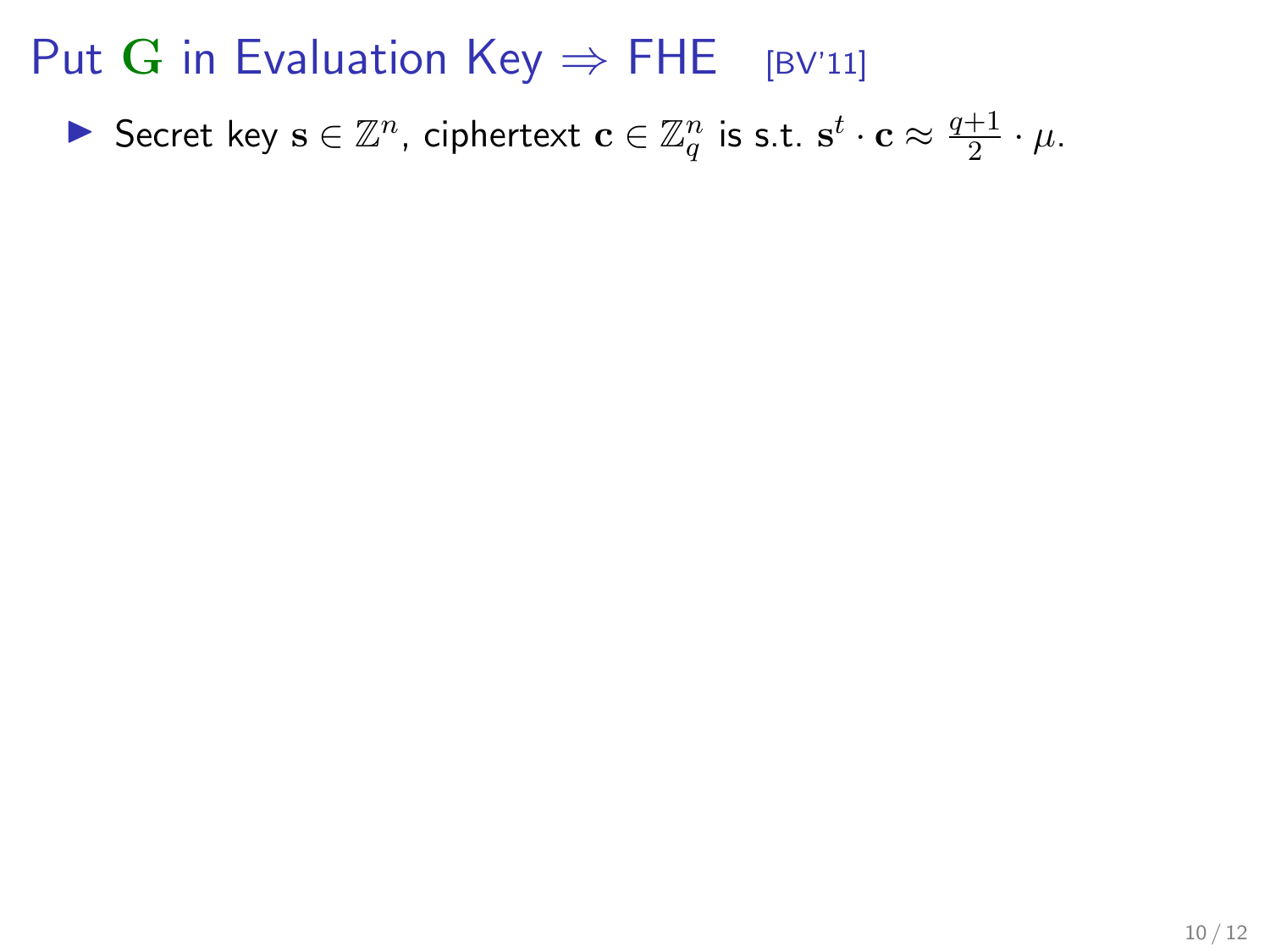▶ Secret key  $\mathbf{s} \in \mathbb{Z}^n$ , ciphertext  $\mathbf{c} \in \mathbb{Z}_q^n$  is s.t.  $\mathbf{s}^t \cdot \mathbf{c} \approx \frac{q+1}{2}$  $rac{+1}{2} \cdot \mu$ .

 $\blacktriangleright$  Homomorphic mult:

$$
(\mathbf{s} \otimes \mathbf{s})^t \cdot \underbrace{(2\mathbf{c}_1 \otimes \mathbf{c}_2)}_{\mathbf{c}_\times} \approx \frac{q+1}{2} \cdot \mu_1 \mu_2.
$$

Problem:  $\mathbf{c}_\times$  has dimension  $n^2!$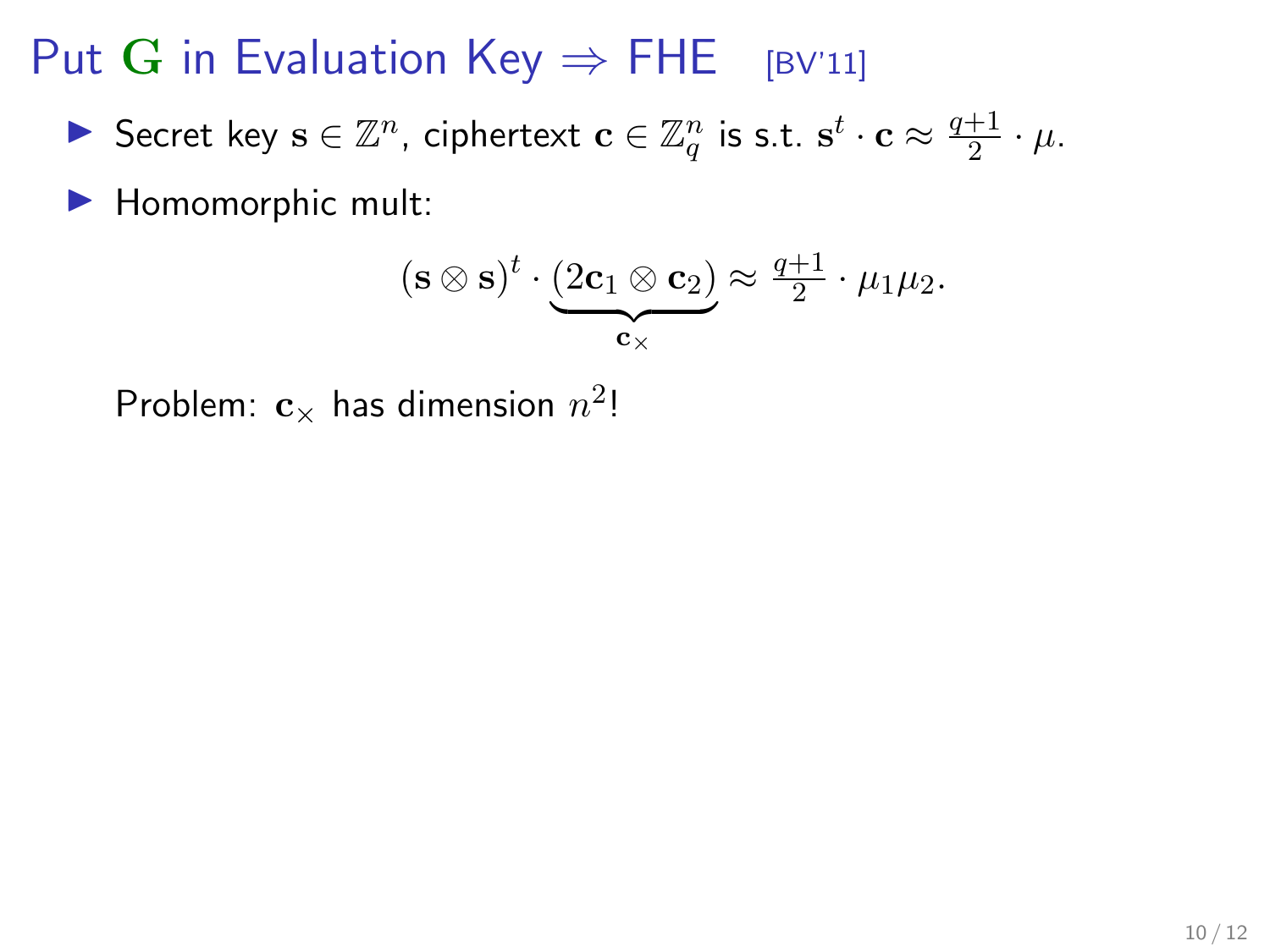▶ Secret key  $\mathbf{s} \in \mathbb{Z}^n$ , ciphertext  $\mathbf{c} \in \mathbb{Z}_q^n$  is s.t.  $\mathbf{s}^t \cdot \mathbf{c} \approx \frac{q+1}{2}$  $rac{+1}{2} \cdot \mu$ .

 $\blacktriangleright$  Homomorphic mult:

$$
(\mathbf{s} \otimes \mathbf{s})^t \cdot \underbrace{(2\mathbf{c}_1 \otimes \mathbf{c}_2)}_{\mathbf{c}_\times} \approx \frac{q+1}{2} \cdot \mu_1 \mu_2.
$$

Problem:  $\mathbf{c}_\times$  has dimension  $n^2!$ 

$$
\blacktriangleright
$$
 "Compress"  $\mathbf{c}_{\times}$  by "recrypting:"

 $\textbf{D}$  Rewrite decryption expression as  $(\mathbf{s}\otimes \mathbf{s})^t\mathbf{G} \,\cdot \, \mathbf{G}^{-1}(\mathbf{c}_{\times}).$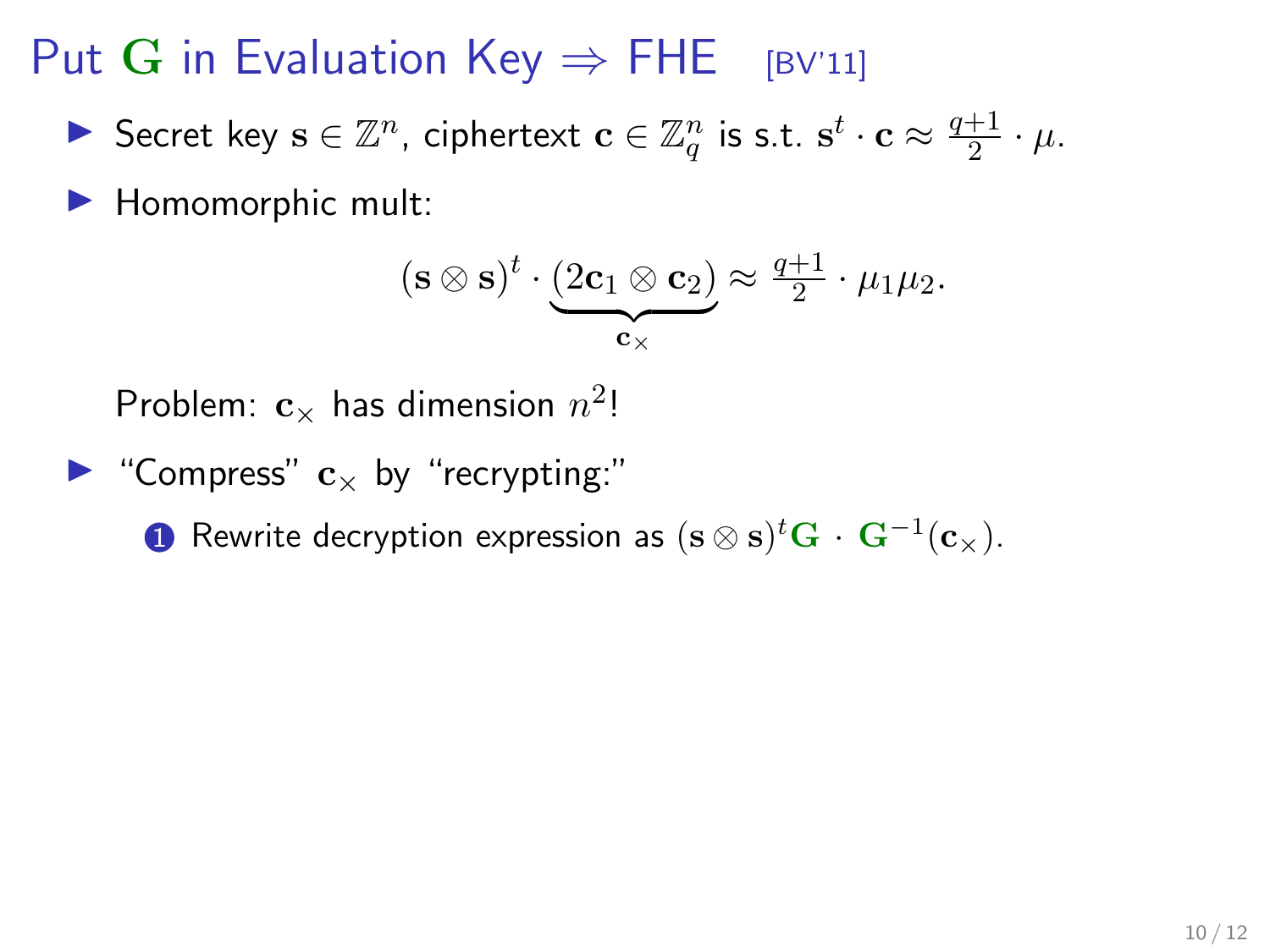▶ Secret key  $\mathbf{s} \in \mathbb{Z}^n$ , ciphertext  $\mathbf{c} \in \mathbb{Z}_q^n$  is s.t.  $\mathbf{s}^t \cdot \mathbf{c} \approx \frac{q+1}{2}$  $rac{+1}{2} \cdot \mu$ .

 $\blacktriangleright$  Homomorphic mult:

$$
(\mathbf{s} \otimes \mathbf{s})^t \cdot \underbrace{(2\mathbf{c}_1 \otimes \mathbf{c}_2)}_{\mathbf{c}_\times} \approx \frac{q+1}{2} \cdot \mu_1 \mu_2.
$$

Problem:  $\mathbf{c}_\times$  has dimension  $n^2!$ 

\n- "Compress" 
$$
\mathbf{c}_{\times}
$$
 by "recryption".
\n- Rewrite decryption expression as  $(\mathbf{s} \otimes \mathbf{s})^t \mathbf{G} \cdot \mathbf{G}^{-1}(\mathbf{c}_{\times}).$
\n- Hide  $(\mathbf{s} \otimes \mathbf{s})^t \mathbf{G}$  in an evaluation key **K** (having *n* rows):  $\mathbf{s}^t \cdot \mathbf{K} \approx (\mathbf{s} \otimes \mathbf{s})^t \mathbf{G}.$
\n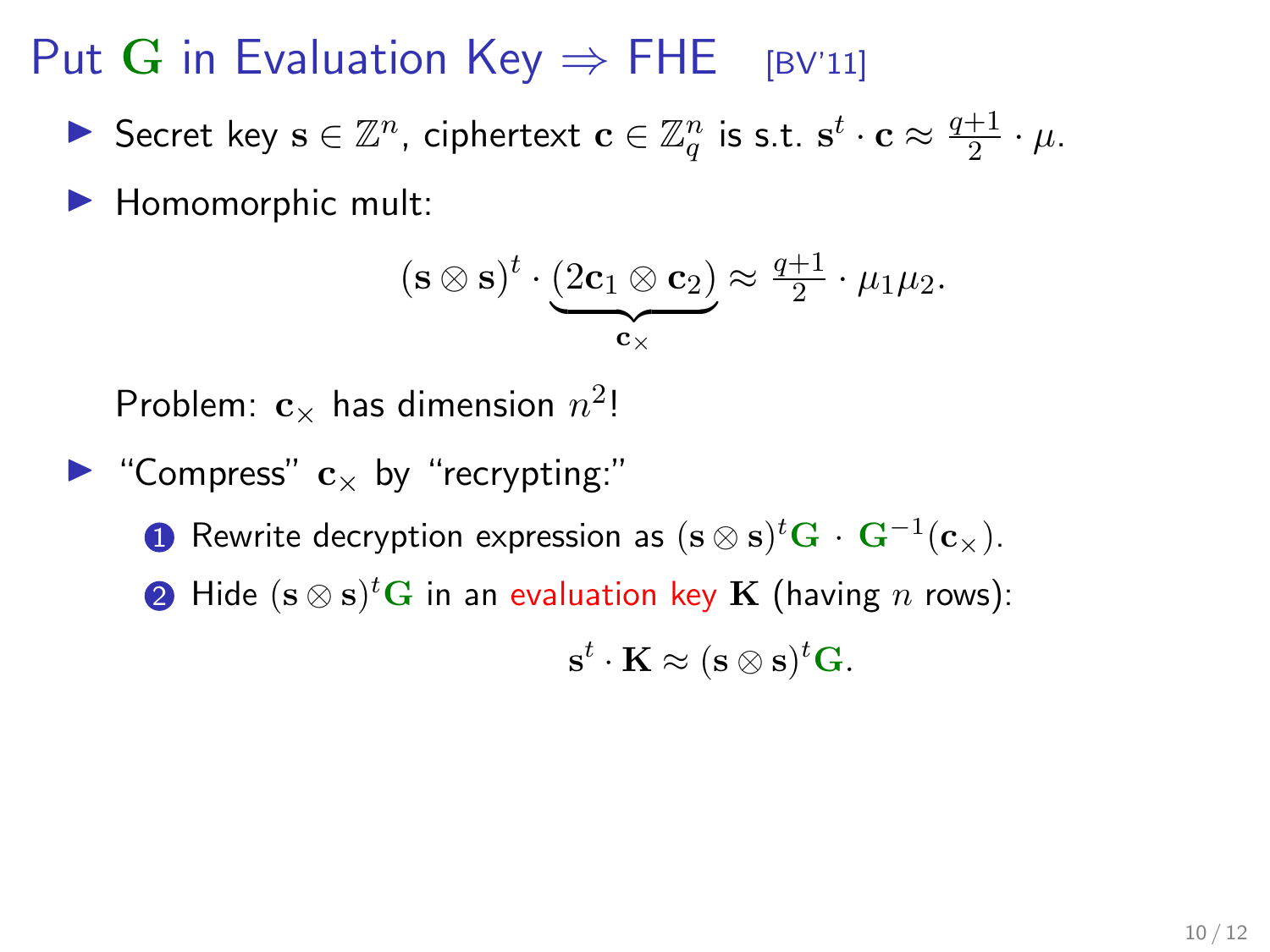▶ Secret key  $\mathbf{s} \in \mathbb{Z}^n$ , ciphertext  $\mathbf{c} \in \mathbb{Z}_q^n$  is s.t.  $\mathbf{s}^t \cdot \mathbf{c} \approx \frac{q+1}{2}$  $rac{+1}{2} \cdot \mu$ .

 $\blacktriangleright$  Homomorphic mult:

$$
(\mathbf{s} \otimes \mathbf{s})^t \cdot \underbrace{(2\mathbf{c}_1 \otimes \mathbf{c}_2)}_{\mathbf{c}_\times} \approx \frac{q+1}{2} \cdot \mu_1 \mu_2.
$$

Problem:  $\mathbf{c}_\times$  has dimension  $n^2!$ 

\n- "Compress" 
$$
\mathbf{c}_{\times}
$$
 by "recryption":"
\n- Rewrite decryption expression as  $(\mathbf{s} \otimes \mathbf{s})^t \mathbf{G} \cdot \mathbf{G}^{-1}(\mathbf{c}_{\times}).$
\n- Hide  $(\mathbf{s} \otimes \mathbf{s})^t \mathbf{G}$  in an evaluation key **K** (having *n* rows):  $\mathbf{s}^t \cdot \mathbf{K} \approx (\mathbf{s} \otimes \mathbf{s})^t \mathbf{G}.$
\n

**3** Then

$$
\mathbf{s}^t \cdot \underbrace{\mathbf{K} \cdot \mathbf{G}^{-1}(\mathbf{c}_{\times})}_{\mathbf{c}'}
$$
  $\approx (\mathbf{s} \otimes \mathbf{s})^t \mathbf{G} \cdot \mathbf{G}^{-1}(\mathbf{c}_{\times}) \approx \mu_1 \mu_2 \cdot \frac{q+1}{2}.$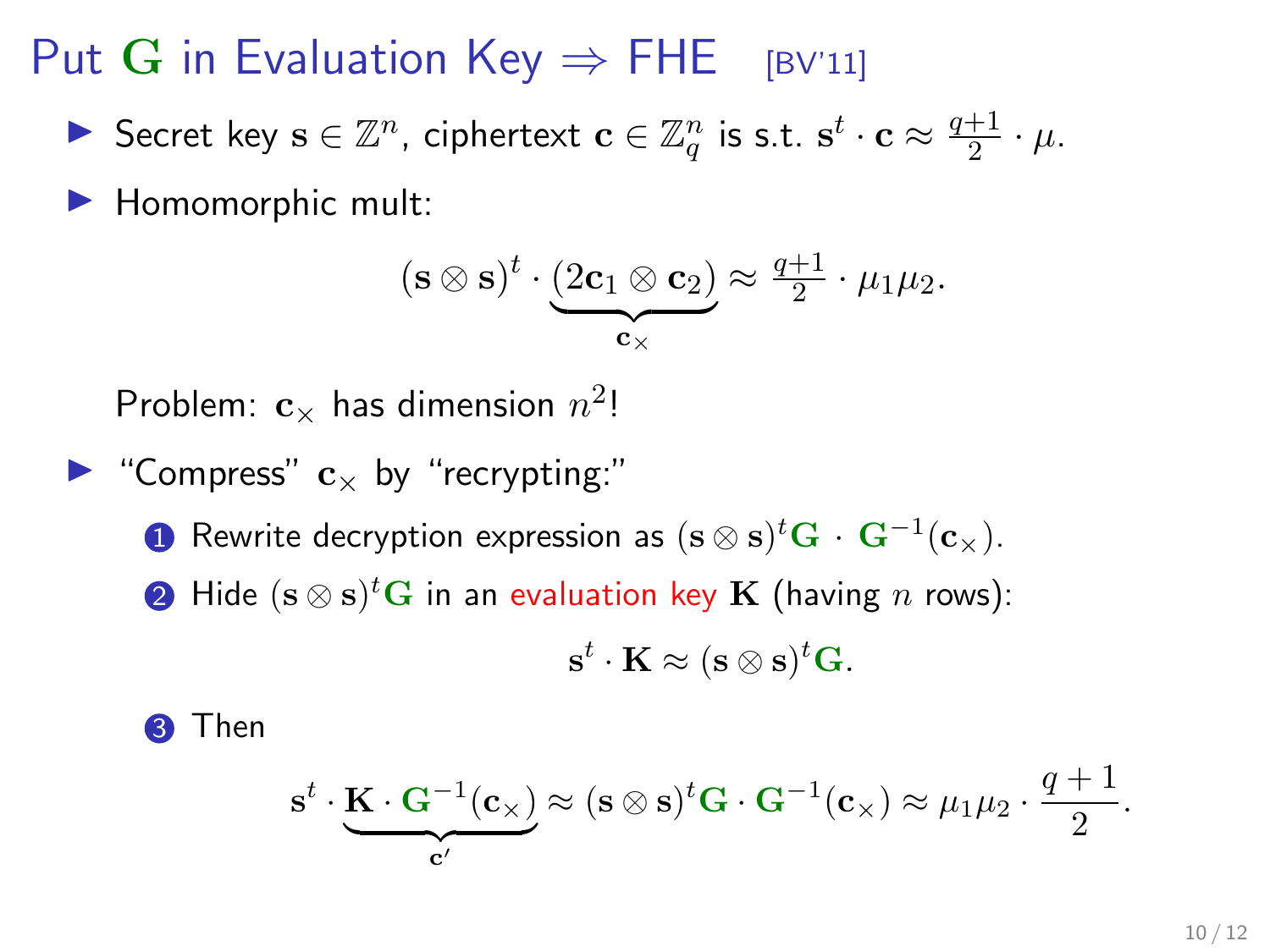Secret key  $\mathbf{s} \in \mathbb{Z}^n$ , public key  $\mathbf{A}$  satisfies  $\mathbf{s}^t \mathbf{A} \approx \mathbf{0}$ .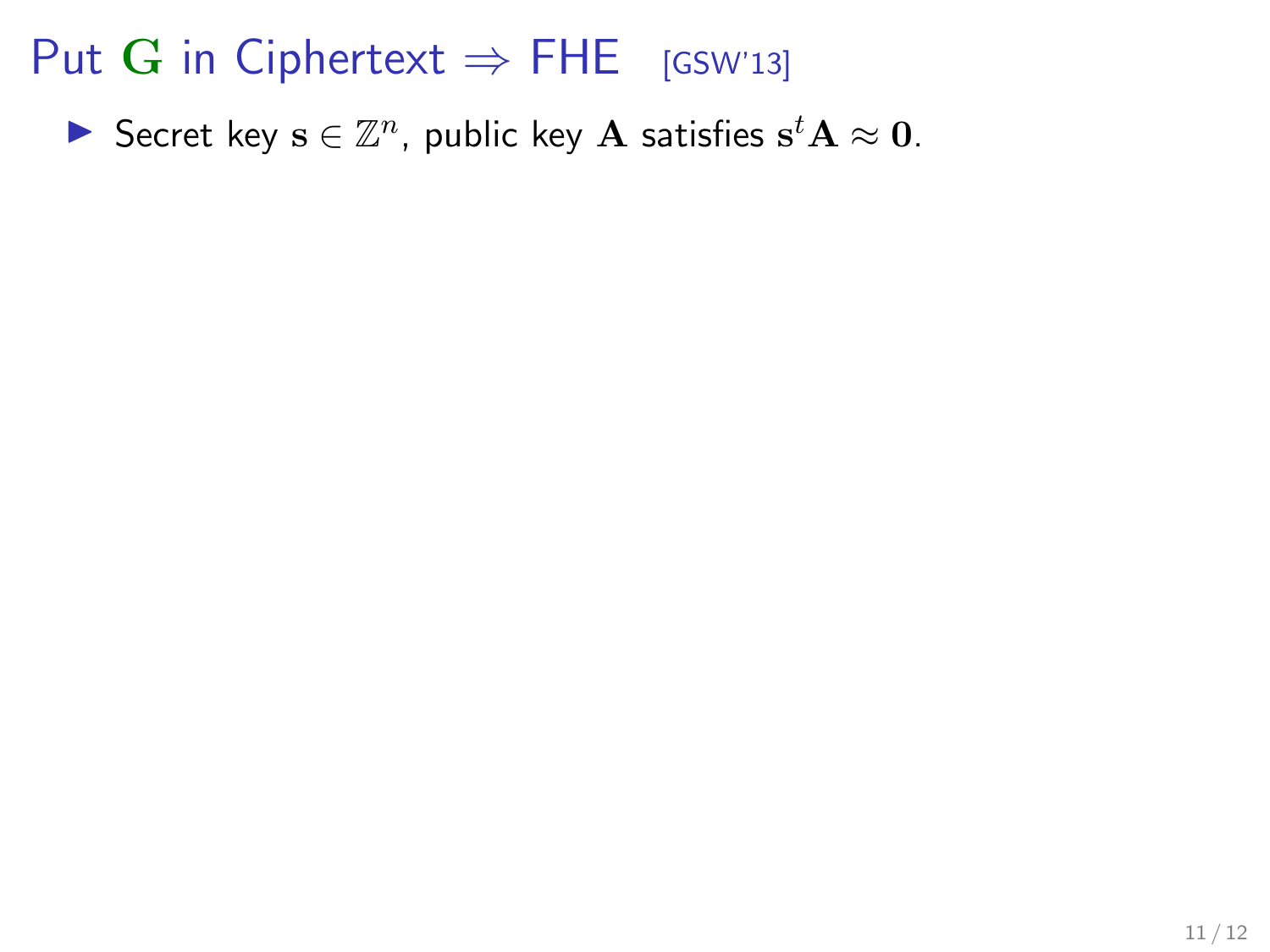- Secret key  $\mathbf{s} \in \mathbb{Z}^n$ , public key  $\mathbf{A}$  satisfies  $\mathbf{s}^t \mathbf{A} \approx \mathbf{0}$ .
- Encrypt  $\mu \in \{0, 1\}$  as  $\mathbf{C} = \mathbf{AR} + \mu \mathbf{G}$ . Decryption relation is

 $\mathbf{s}^t\mathbf{C} \approx \mu \cdot \mathbf{s}^t\mathbf{G}.$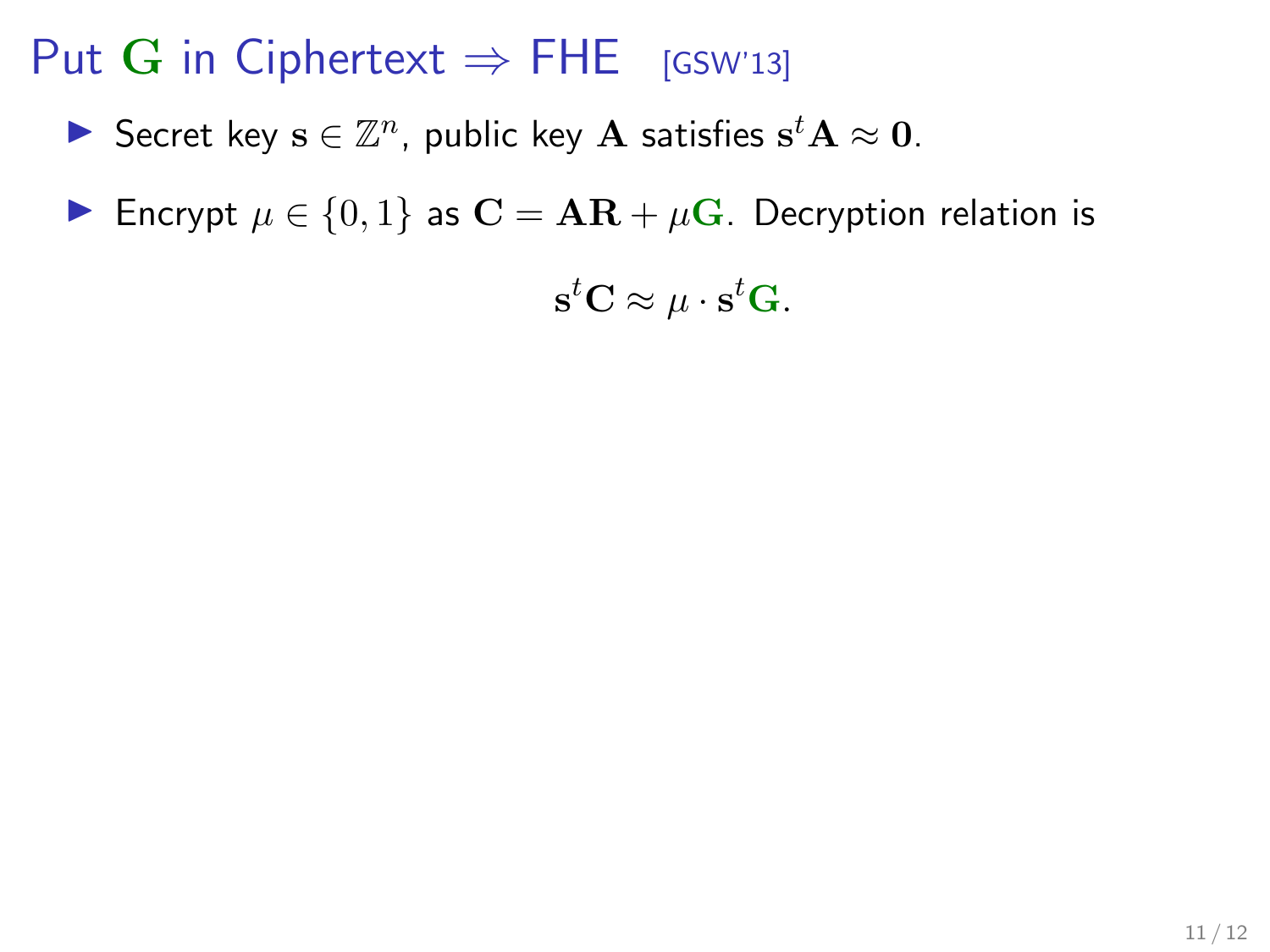- Secret key  $\mathbf{s} \in \mathbb{Z}^n$ , public key  $\mathbf{A}$  satisfies  $\mathbf{s}^t \mathbf{A} \approx \mathbf{0}$ .
- Encrypt  $\mu \in \{0, 1\}$  as  $\mathbf{C} = \mathbf{AR} + \mu \mathbf{G}$ . Decryption relation is

 $\mathbf{s}^t\mathbf{C} \approx \mu \cdot \mathbf{s}^t\mathbf{G}.$ 

▶ Homomorphic mult:  $\mathbf{C}_{\times} = \mathbf{C}_1 \cdot \mathbf{G}^{-1}(\mathbf{C}_2)$ .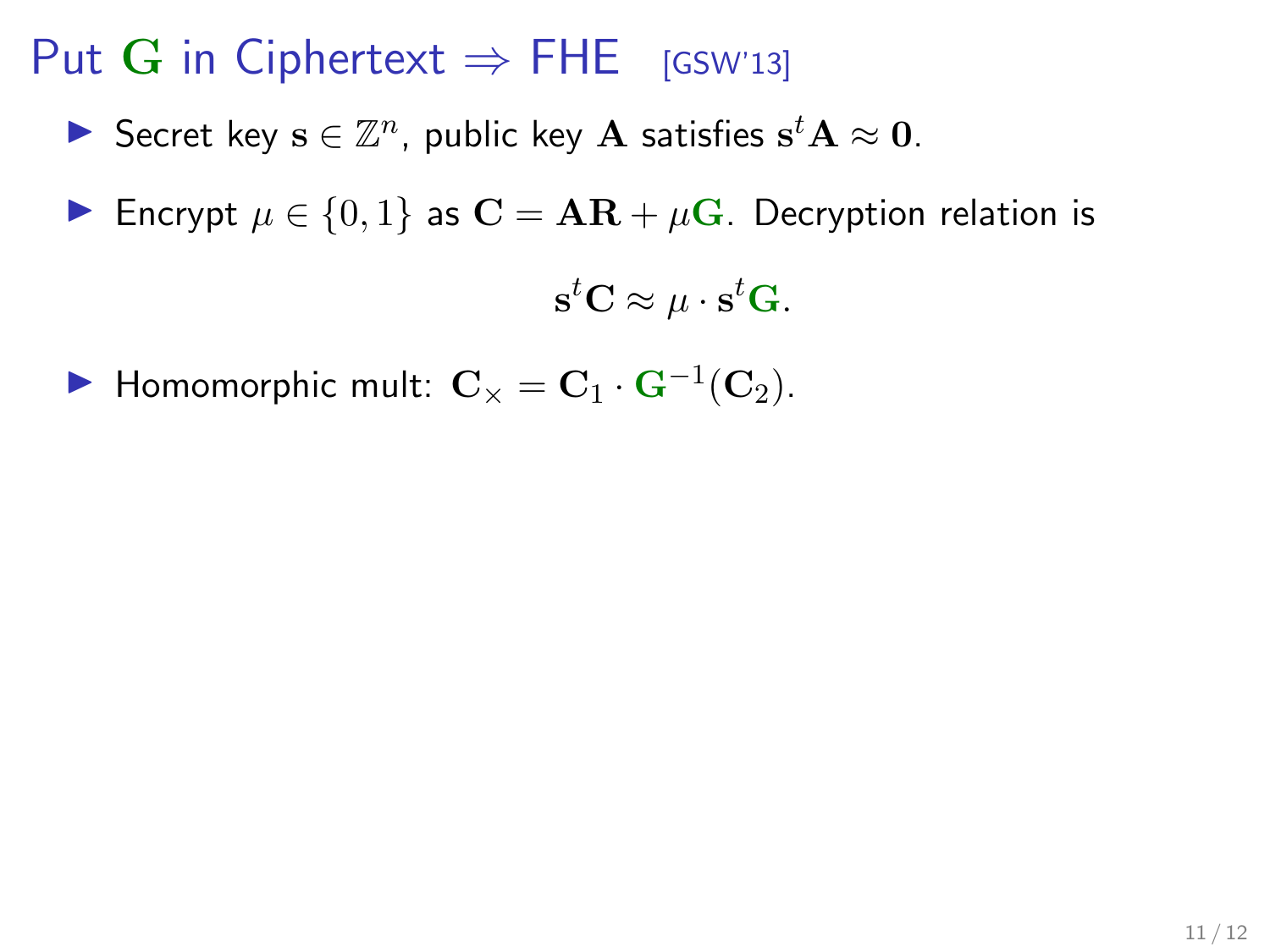- Secret key  $\mathbf{s} \in \mathbb{Z}^n$ , public key  $\mathbf{A}$  satisfies  $\mathbf{s}^t \mathbf{A} \approx \mathbf{0}$ .
- Encrypt  $\mu \in \{0, 1\}$  as  $\mathbf{C} = \mathbf{AR} + \mu \mathbf{G}$ . Decryption relation is

 $\mathbf{s}^t\mathbf{C} \approx \mu \cdot \mathbf{s}^t\mathbf{G}.$ 

▶ Homomorphic mult:  $\mathbf{C}_{\times} = \mathbf{C}_1 \cdot \mathbf{G}^{-1}(\mathbf{C}_2)$ .

$$
\begin{aligned} \mathbf{s}^t \mathbf{C}_{\times} &= \mathbf{s}^t \mathbf{C}_1 \cdot \mathbf{G}^{-1}(\mathbf{C}_2) \\ &\approx \mu_1 \cdot \mathbf{s}^t \mathbf{G} \cdot \mathbf{G}^{-1}(\mathbf{C}_2) \\ &\approx \mu_1 \mu_2 \cdot \mathbf{s}^t \mathbf{G} \end{aligned}
$$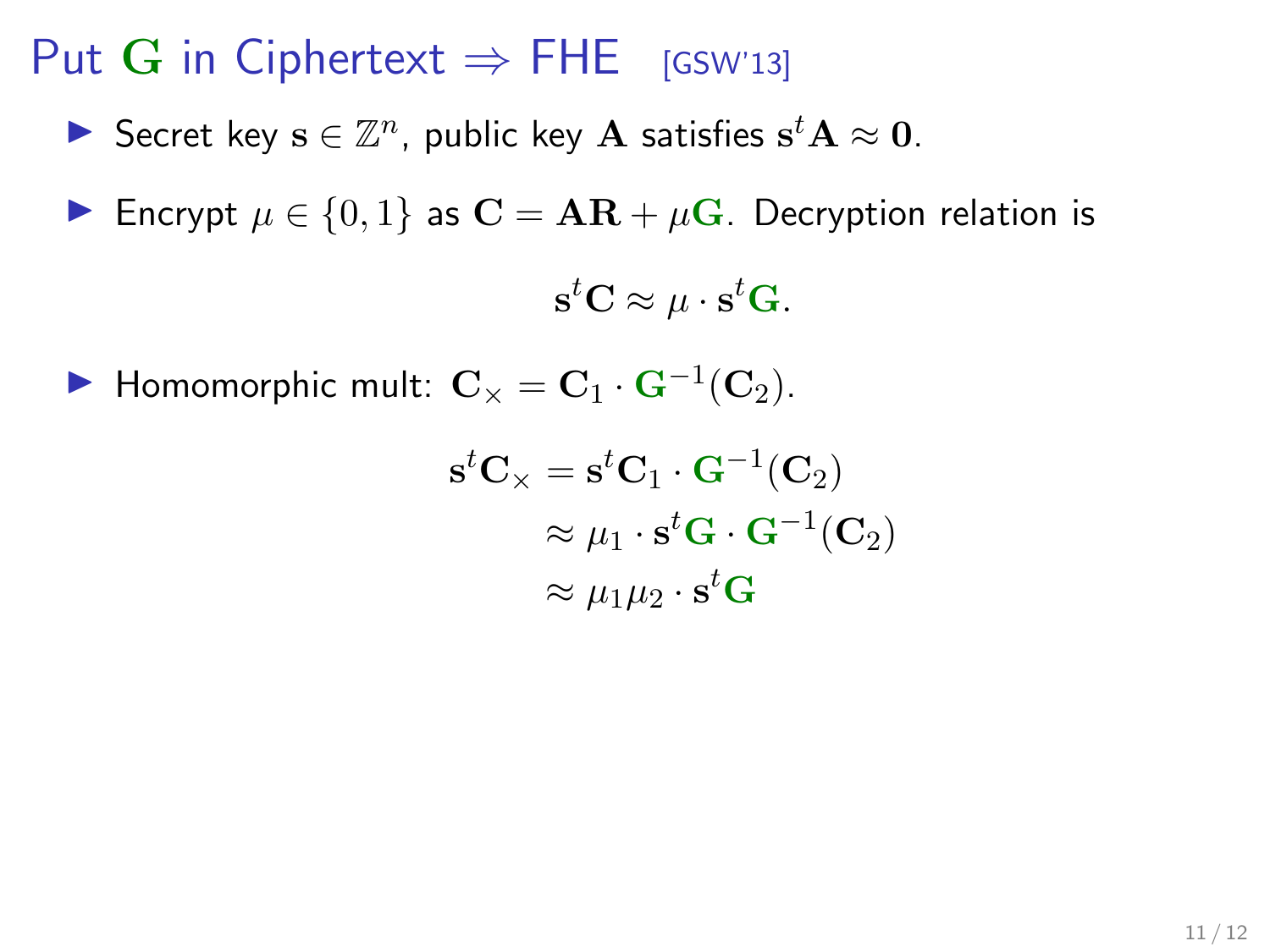- Secret key  $\mathbf{s} \in \mathbb{Z}^n$ , public key  $\mathbf{A}$  satisfies  $\mathbf{s}^t \mathbf{A} \approx \mathbf{0}$ .
- Encrypt  $\mu \in \{0, 1\}$  as  $\mathbf{C} = \mathbf{AR} + \mu \mathbf{G}$ . Decryption relation is

 $\mathbf{s}^t\mathbf{C} \approx \mu \cdot \mathbf{s}^t\mathbf{G}.$ 

▶ Homomorphic mult:  $\mathbf{C}_{\times} = \mathbf{C}_1 \cdot \mathbf{G}^{-1}(\mathbf{C}_2)$ .

$$
\mathbf{s}^t \mathbf{C}_{\times} = \mathbf{s}^t \mathbf{C}_1 \cdot \mathbf{G}^{-1}(\mathbf{C}_2)
$$

$$
\approx \mu_1 \cdot \mathbf{s}^t \mathbf{G} \cdot \mathbf{G}^{-1}(\mathbf{C}_2)
$$

$$
\approx \mu_1 \mu_2 \cdot \mathbf{s}^t \mathbf{G}
$$

Error in  $\mathbf{C}_{\times}$  is  $\mathbf{e}_{1}^{t} \cdot \mathbf{G}^{-1}(\mathbf{C}_{2}) + \mu_{1} \cdot \mathbf{e}_{2}^{t}$ .

Asymmetry allows homom mult with additive noise growth. [BV'13]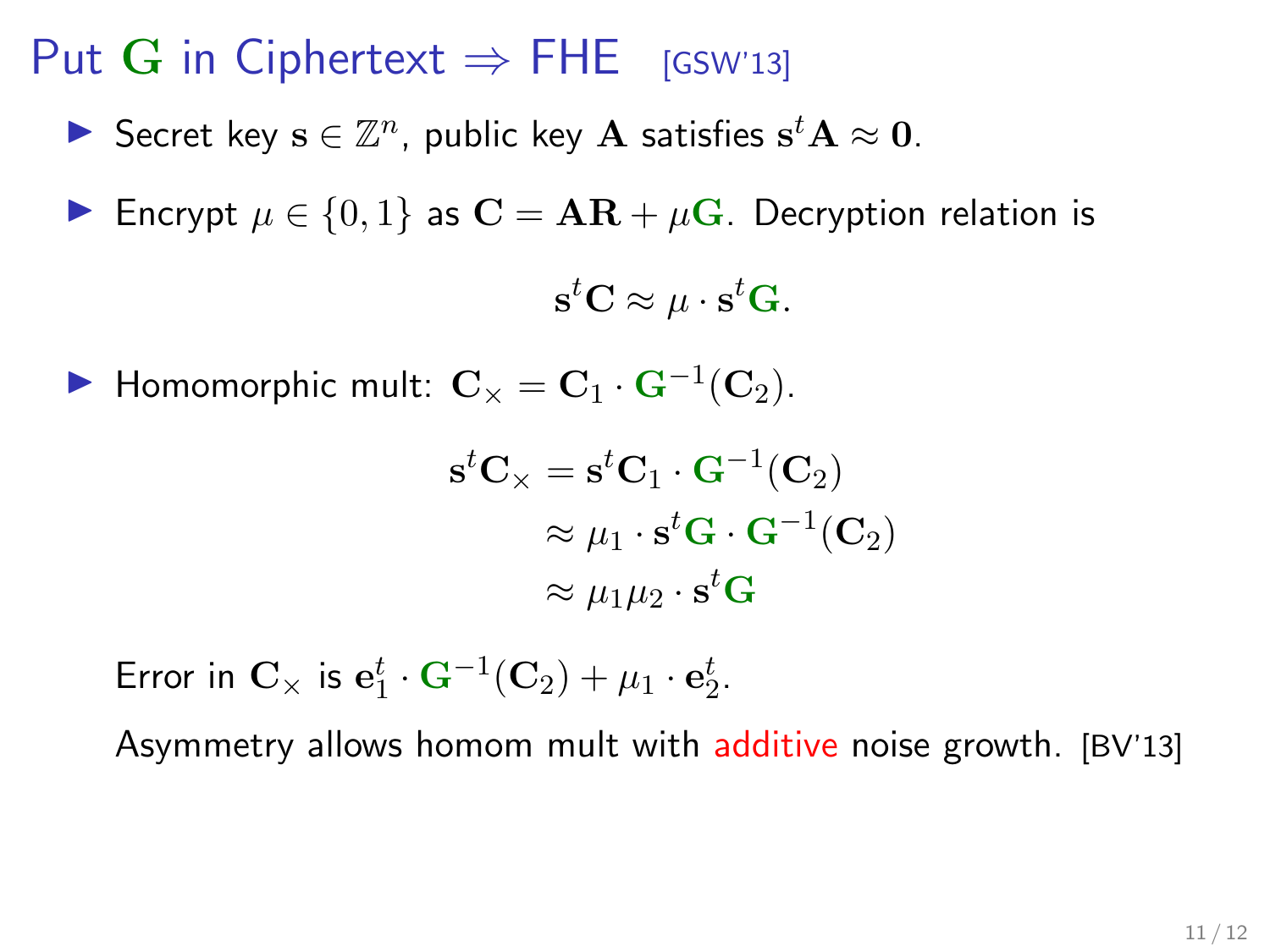# Concluding Thoughts

 $\blacktriangleright$  Many more applications:

PRFs [BPR'12,BLMR'13], ABE [GVW'13,GGHSW'13], Obf & FE [GGHRSW'13], . . .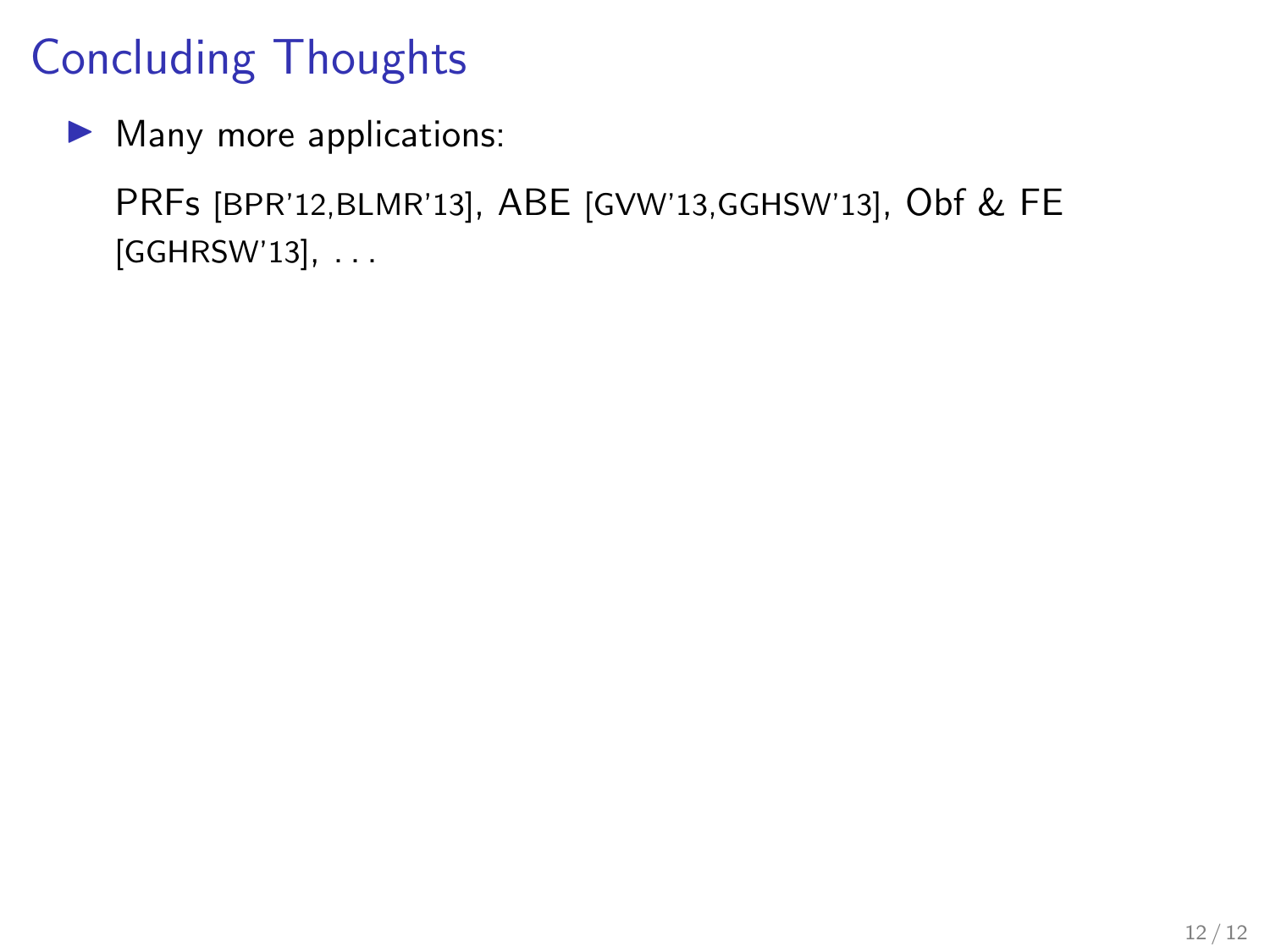# Concluding Thoughts

 $\blacktriangleright$  Many more applications:

PRFs [BPR'12,BLMR'13], ABE [GVW'13,GGHSW'13], Obf & FE [GGHRSW'13], . . .

▶ Amazing amount of magic from such a small bag of tricks! A true case of making strength out of 'weakness.'